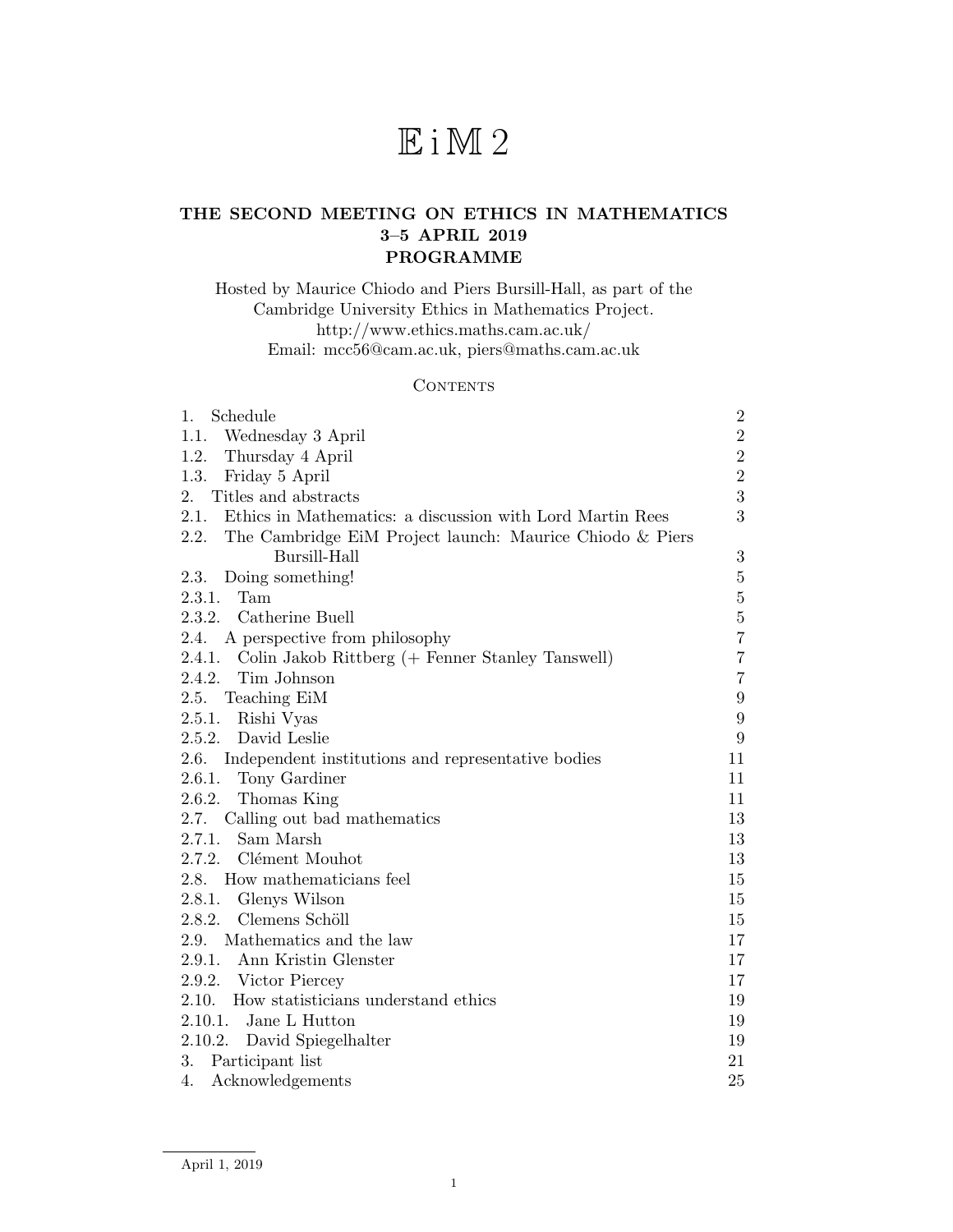#### <span id="page-1-0"></span> $2 \quad \text{E i } \mathbb{M} \; 2 \; \text{PROGRAMME}$

#### 1. Schedule

All talks will be held in the Centre for Mathematical Sciences (CMS), Wilberforce Rd, Cambridge, CB3 0WA, in room MR13, except for the morning sessions on Wednesday, which will be held in room MR2. All coffee breaks and lunches will be held in MR21, except for the welcome coffee and registration, which is held in the main core.

#### <span id="page-1-1"></span>1.1. Wednesday 3 April.

09:00 Welcome coffee and registration; in the CMS core

- 10:00 Ethics in Mathematics: a discussion with Lord Martin Rees; in MR2
- 11:15 The Cambridge EiM Project launch: Maurice Chiodo and Piers Bursill-Hall; in MR2
- 12:30 Lunch
- 13:45 Doing something!: Tam, Catherine Buell
- 14:45 Discussion
- 15:30 Coffee break
- 16:00 A perspective from philosophy: Colin Jakob Rittberg and Fenner Stanley Tanswell, Tim Johnson
- 17:00 Discussion
- 17:45 End
- 19:30 Dinner at Wagamama (36a St Andrews Street, Cambridge, CB2 3AR)

## <span id="page-1-2"></span>1.2. Thursday 4 April.

- 09:30 Coffee
- 10:30 Teaching EiM: Rishi Vyas, David Leslie
- 11:30 Discussion
- 12:20 Pre-recorded message: Vint Cerf
- 12:30 Lunch
- 13:45 Independent institutions and representative bodies: Tony Gardiner, Thomas King
- 14:45 Discussion
- 15:30 Coffee break
- 16:00 Calling out bad mathematics: Sam Marsh, Clément Mouhot
- 17:00 Discussion
- 17:45 End
- 19:30 Dinner in the CMS core

<span id="page-1-3"></span>1.3. Friday 5 April.

- 09:30 Coffee
- 10:30 How mathematicians feel: Glenys Wilson, Clemens Schöll
- 11:30 Discussion
- 12:30 Lunch
- 13:45 Mathematics and the law: Ann Kristin Glenster, Victor Piercey
- 14:45 Discussion
- 15:30 Coffee break
- 16:00 How statisticians understand ethics: Jane L Hutton, David Spiegelhalter
- 17:00 Discussion
- 17:45 End
- 19:30 Dinner in the CMS core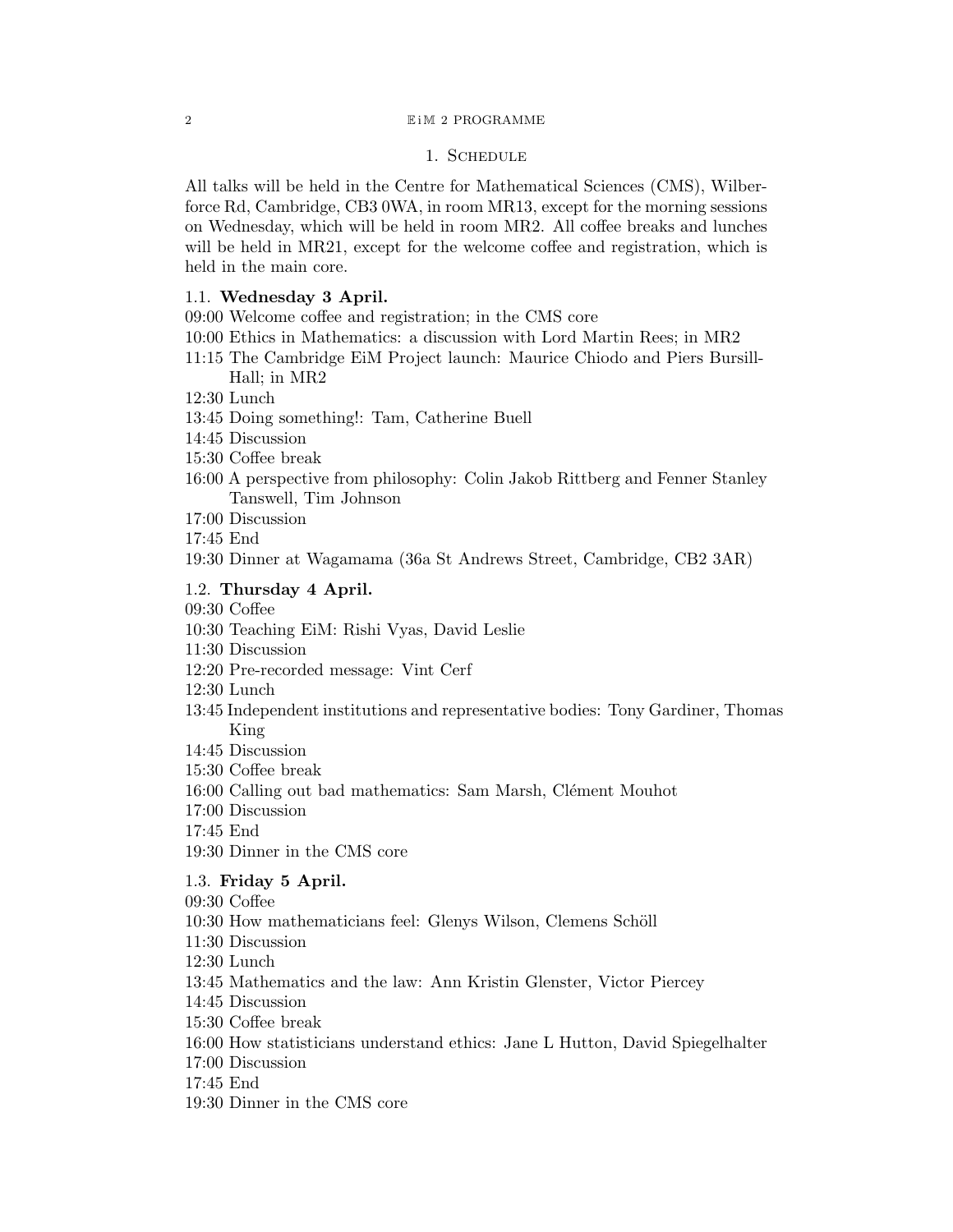#### $\mathbb E\texttt{i}\,\mathbb M$ 2 PROGRAMME 3

#### 2. Titles and abstracts

#### <span id="page-2-1"></span><span id="page-2-0"></span>2.1. Ethics in Mathematics: a discussion with Lord Martin Rees.

We begin with an opening address, discussion, and Q+A, with Lord Martin Rees on the importance of ethical considerations in all areas of science, and how this might relate to mathematics.

# <span id="page-2-2"></span>2.2. The Cambridge EiM Project launch: Maurice Chiodo & Piers Bursill-Hall.

The first Ethics in Mathematics seminar in Cambridge was given by Maurice Chiodo on 22 April 2016, with the support and assistance of Piers Bursill-Hall. And it was hard. We had no academic resources to draw from, no support among colleagues, and no idea what we were doing. A lot has changed and developed in these past 3 years, and we are proud to announce the launch of the Cambridge University Ethics in Mathematics Project. We have created easyto-use resources, so that other mathematicians elsewhere can re-create this sort of teaching in a way that is tailored to their surrounds. We have won over many of our colleagues, and convinced them that yes, this is an important issue that needs to be addressed. And we have created a new academic discipline and community, producing new and original output and bringing together other like-minded people. This session aims to describe what we've produced, how we got here, the challenges we faced along the way, and what our plans are for the future. This is new. This is real. This is here. Welcome.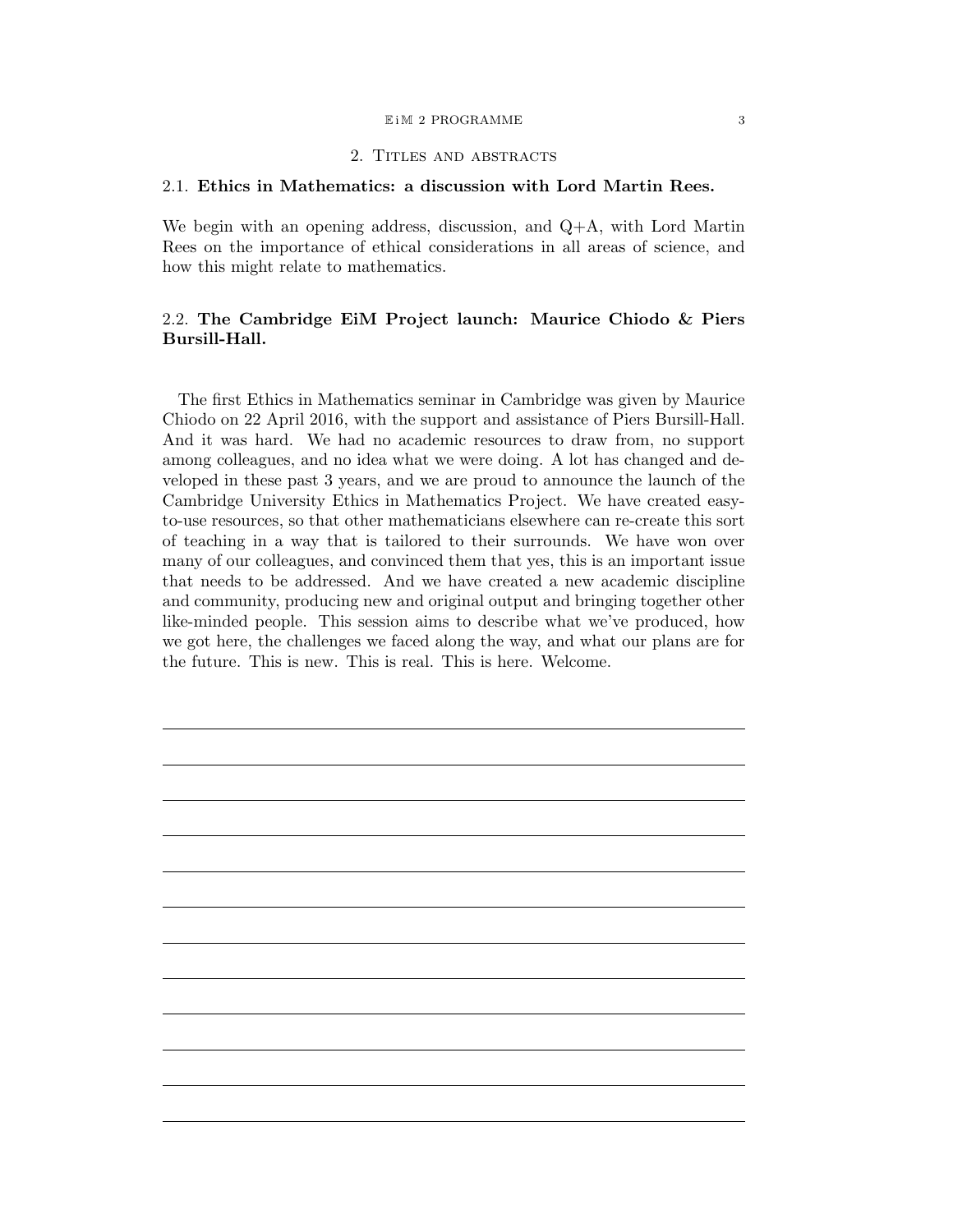4  $\mathbb{E} \text{ i } \mathbb{M}$  2 PROGRAMME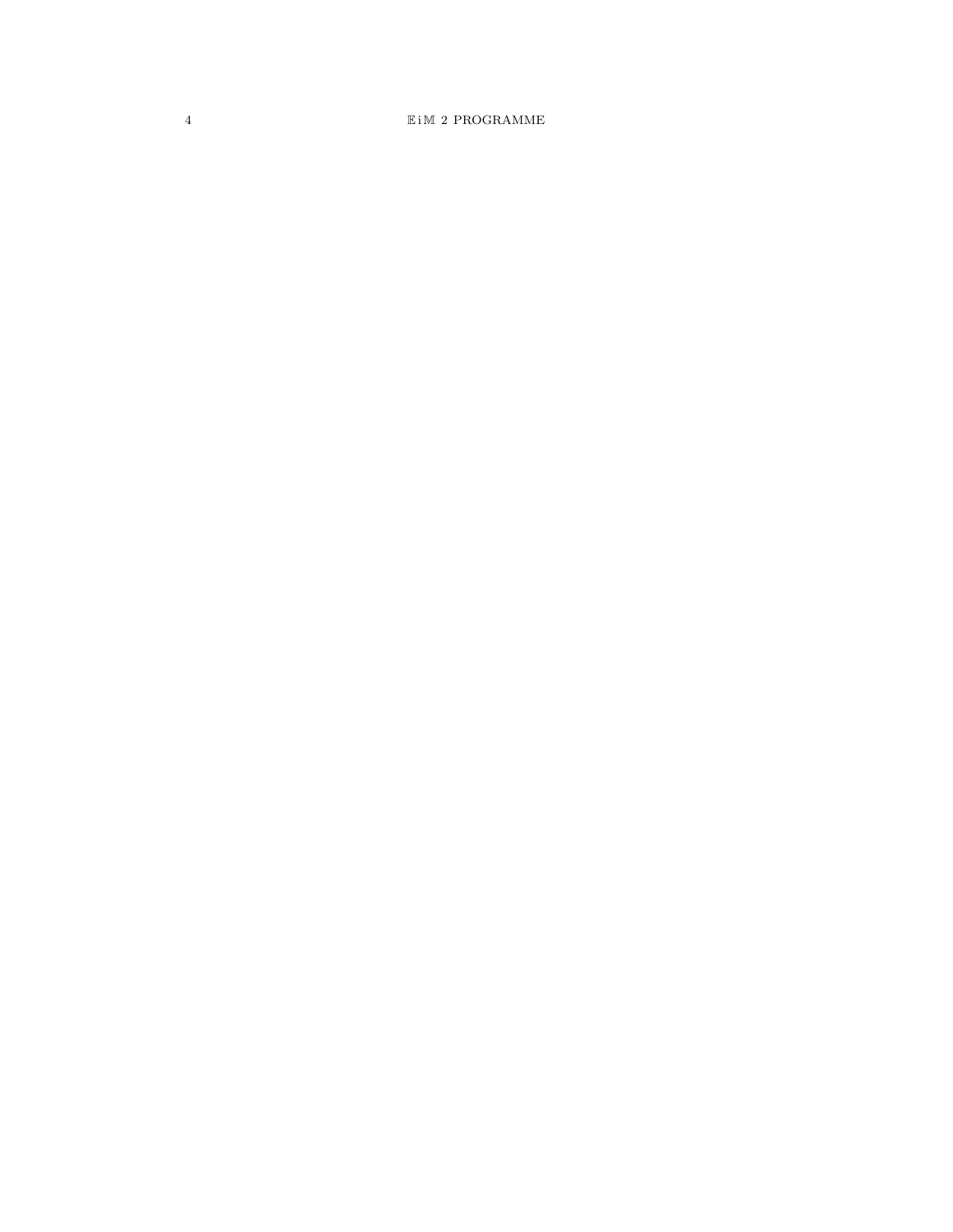#### $\mathbb E\texttt{i}\,\mathbb M$ 2 PROGRAMME 5

## <span id="page-4-0"></span>2.3. Doing something!

<span id="page-4-1"></span>2.3.1. Tam.

Title: CaSPAR - Cambridge Summer Programme in Applied Rationality

Abstract: A new week long intensive summer camp for undergraduates in mathematics at Cambridge, aiming to provide a small growth minded group of students with tools to increase their agency, break compartmentalisation and solve the problems they care about.

#### <span id="page-4-2"></span>2.3.2. Catherine Buell.

Title: Doing Something in Mathematical Ethics: Working with Peers and Administration

Abstract: During this session, we will involve the participants in an exercise to develop actionable tasks and ideas. As part of the presentation, I will present a variety of work that has been done and the effects, in particular with academic peers and administration, and motivate the reasoning behind these small yet impactful actions. We will discuss various space-making activities and the importance of this work perhaps over lofty academic endeavors, while encouraging participants to think widely throughout the conference about action and creating space.

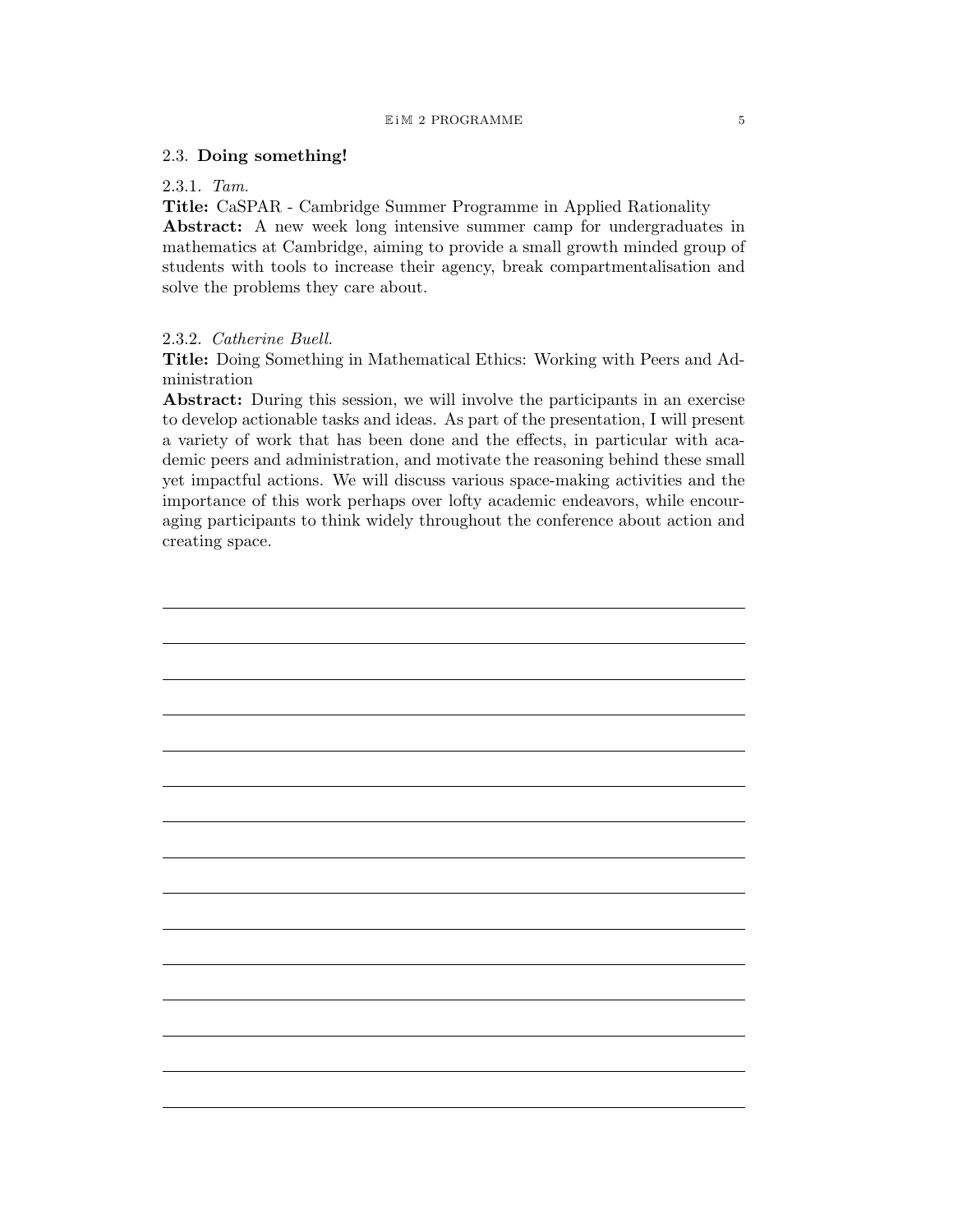$\mathbb{E}\hspace{.5mm} \mathrm{i}\hspace{.5mm}\mathbb{M}\hspace{.5mm}$ 2 $\hspace{.5mm}\mathrm{PROGRAMME}\hspace{.5mm}$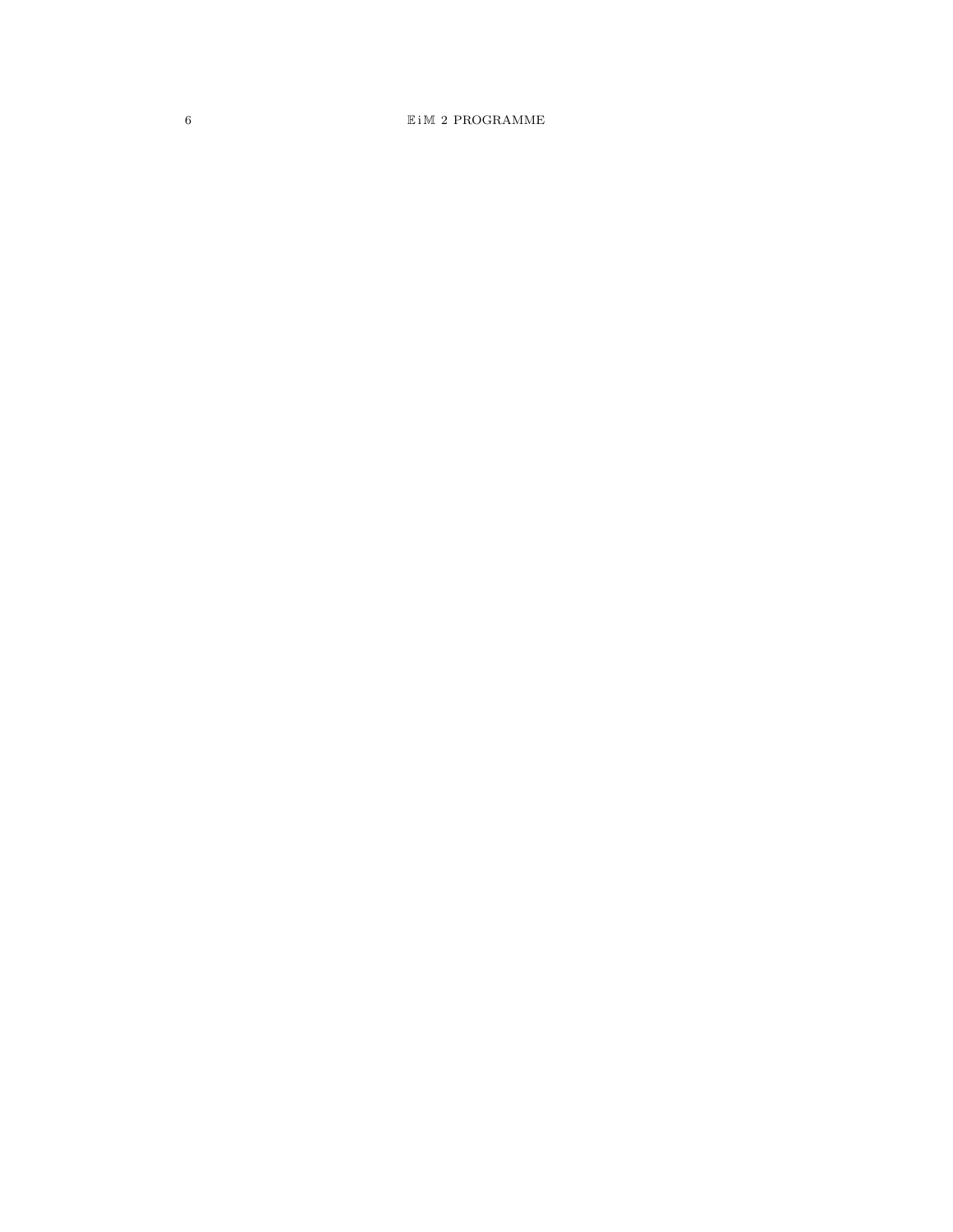#### <span id="page-6-0"></span>2.4. A perspective from philosophy.

# <span id="page-6-1"></span>2.4.1. Colin Jakob Rittberg (discussion including Fenner Stanley Tanswell). Title: On epistemic injustice in mathematics

Abstract: In this talk I will rely on exemplar cases to make four ways in which mathematics may come into contact with ethics visible. My focus will be on one of these: the social interactions between research mathematicians. One dimension of these social interactions are publication practices. I will present parts of my joint work with Fenner Stanley Tanswell and Jean Paul Van Bendegem on "Epistemic Injustice in Mathematics" to engage with these. In particular, I will rely on a detailed case study of Olivia Caramello's attempt to publish some of her work to make the case that a certain kind of folk theorem can act as a barrier to participation in mathematical practices in harmful ways.

#### <span id="page-6-2"></span>2.4.2. Tim Johnson.

### Title: Pointing to answers

Abstract: Mathematicians make choices about mathematical representations: they choose how to describe phenomena. These choices have an impact as to how phenomena are understood and direct people to answers to problems. My talk will begin by highlighting the impact of representing the "Golden Ratio" as a continued fraction, to introduce the theme. I will then discuss the use of Euclid's First Common Notion in the film "Lincoln" as an introduction to my work on reciprocity in mathematics and how this affects economics. Finally, I will finish by talking about the relationship between the idea of utility in the context of the Petersburg Game, highlighting the politics of utility. These examples highlight that mathematicians, often without realising it, are constantly making ethical, social, choices.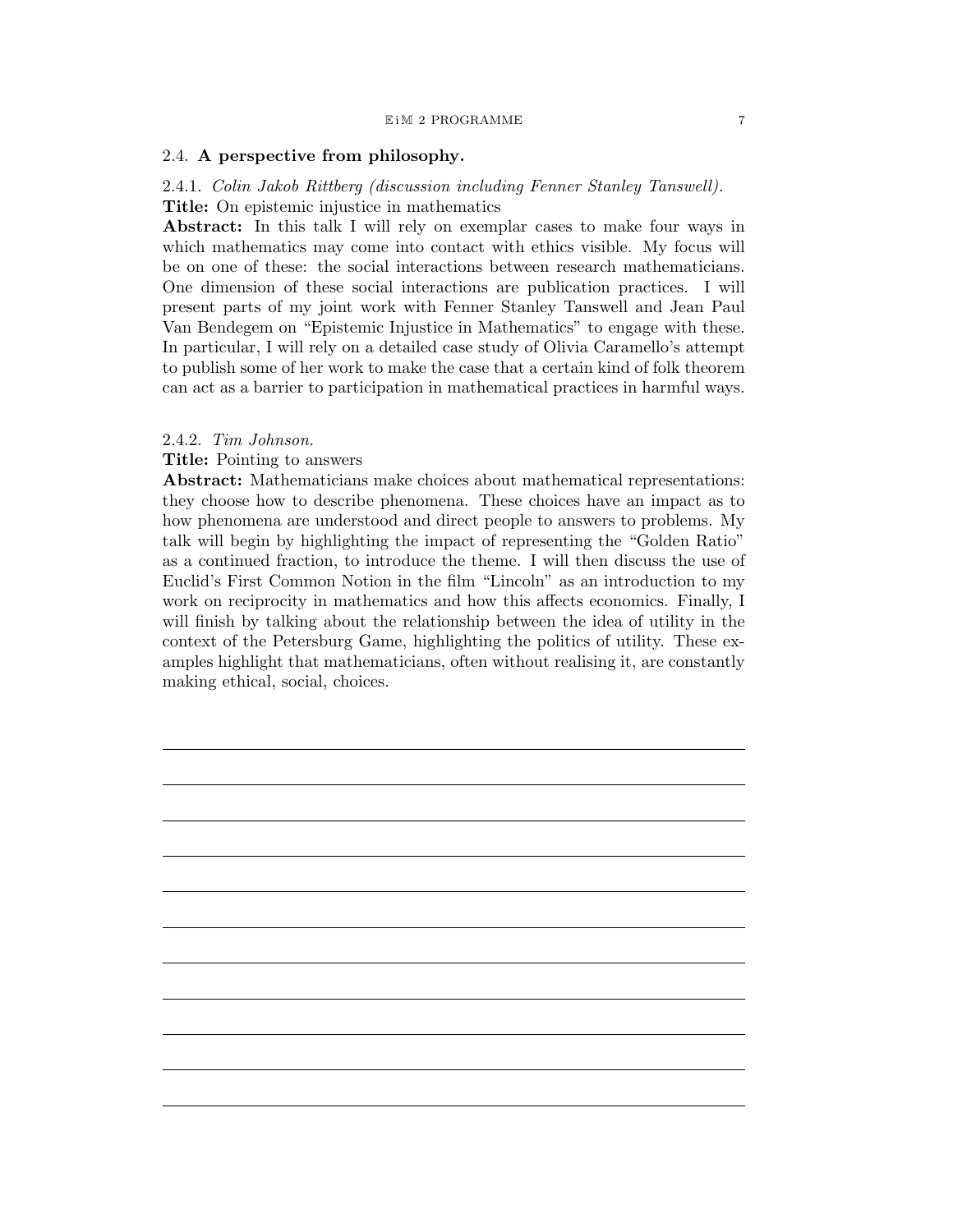8  $E i M 2 PROGRAMME$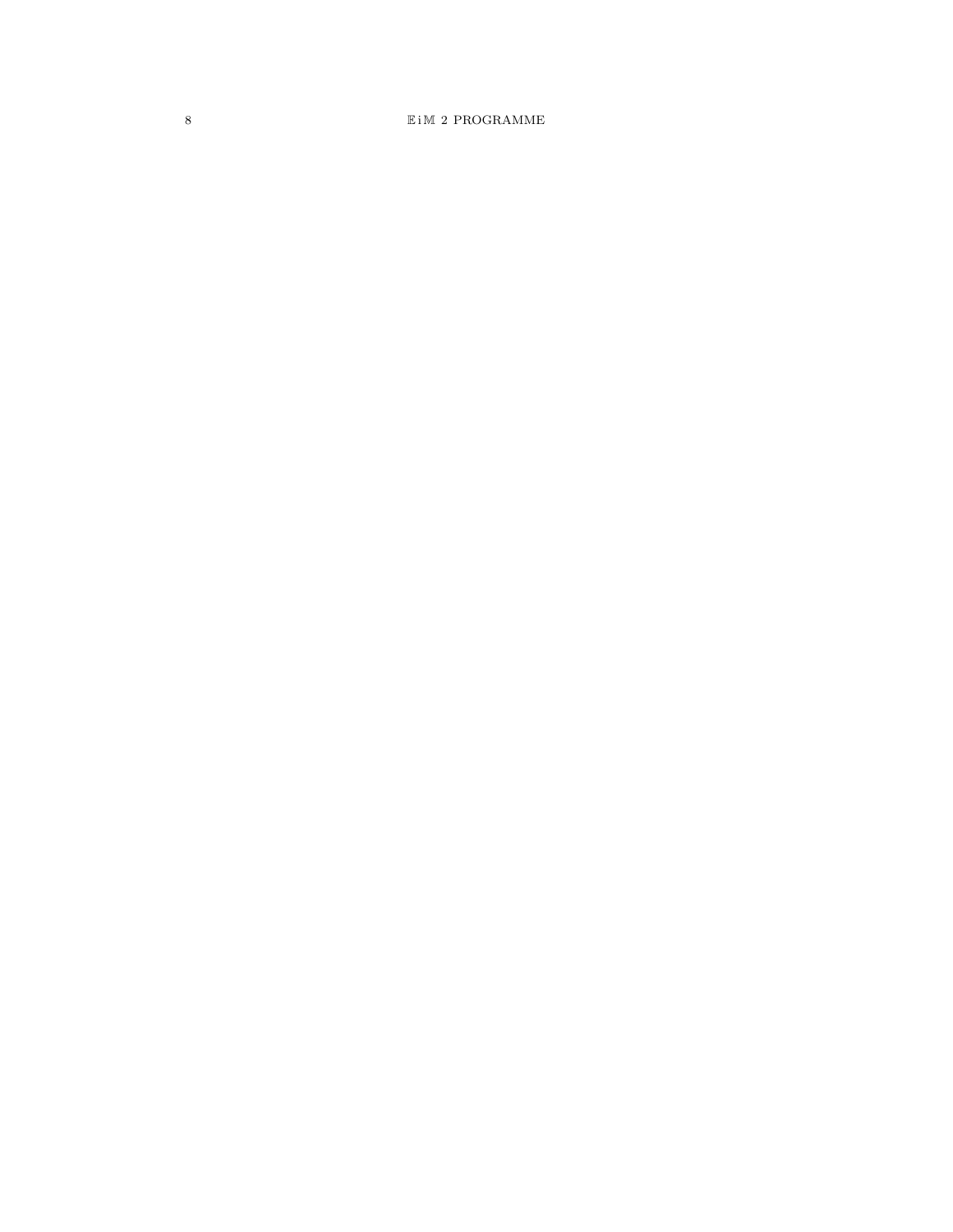### <span id="page-8-0"></span>2.5. Teaching EiM.

<span id="page-8-1"></span>2.5.1. Rishi Vyas.

Title: How should you teach ethics?

Abstract: Recent (and not so recent) developments in governance, science, technology, industry, education, and countless other domains suggest that ethical contexts form an increasingly fundamental frame for the manner in which we work and live. As such, should ethics be explicitly taught at the undergraduate level? If so, how, and with what focus? How do the ethical needs of all students correspond to those studying technical disciplines like mathematics? In this talk, the speaker will discuss his perspectives on these questions, based on his experiences constructing curriculum for ethics courses for undergraduate students.

#### <span id="page-8-2"></span>2.5.2. David Leslie.

Title: Alan Turing as Teacher: Intellectual Search and the Unbounded Community of Mathematicians

Abstract: In this talk, I will explore the much deprived legacy of Alan Turing as a teacher of the humane and socially-consequential vocation of mathematics. Focusing on how Turing's pragmatic and normative insights set the field of metamathematics and computability theory on its head in the 1930's, I will show that Turing's incalculable contributions to downstream thinking and innovation derived from his sensitivity to the human stakes and the ethical character of the practices of mathematics itself. The legacy that Alan Turing as teacher leaves us is one that stewards the importance not only of teaching ethics to mathematicians but also of teaching that the most elemental dimensions of the practice of mathematics itself involves a moral grammar that must be better understood and more widely embraced.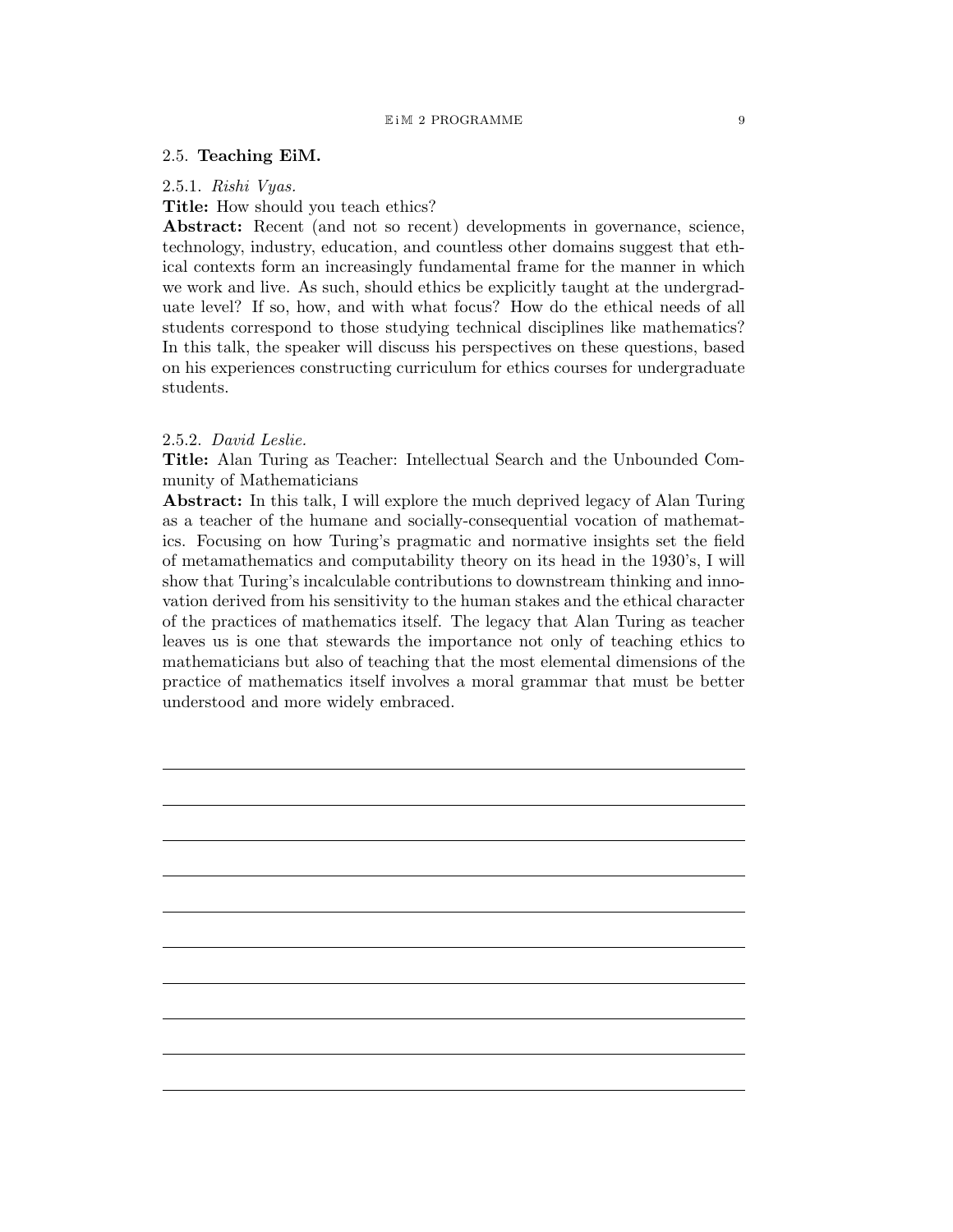$\mathbb{E}\hspace{.5mm} \mathrm{i}\hspace{.5mm}\mathbb{M}$ 2 PROGRAMME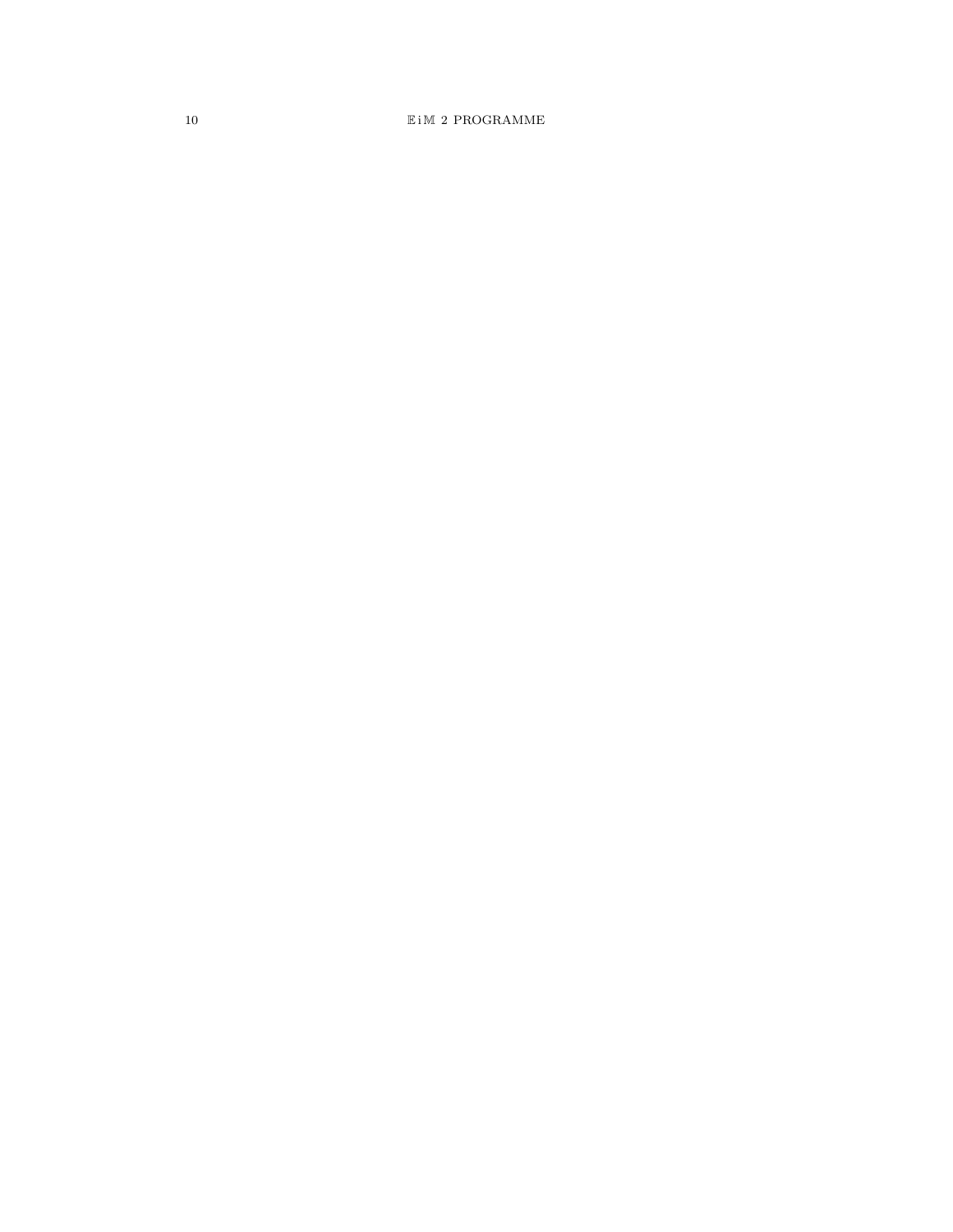#### $E i M 2 PROGRAMME$  11

#### <span id="page-10-0"></span>2.6. Independent institutions and representative bodies.

#### <span id="page-10-1"></span>2.6.1. Tony Gardiner.

Title: Ethical concerns for the mathematics community

Abstract: The days of GH Hardy's philosophy of innocence (when there was no obvious need to consider the wider impact of mathematics) are long gone. But - like the banks response to CDSs in the noughties - the mathematics community has been slow to do more than merely embrace increased funding and the privilege of being closer to centre-stage. I shall highlight some of the issues facing the community and learned societies.

#### <span id="page-10-2"></span>2.6.2. Thomas King.

Title: You Are Not Alone

Abstract: The Royal Statistical Society (RSS) has responsibility to promote statistics, statisticians and the best outcomes for society. New data have, through their uses, various potential impacts on society which discrimination are ethical in nature, and the RSS has taken a leading role in policy on the ethics of data. While the RSS represents its thousands of members, it also facilitates - through constituted groups of members. One such was formed in 2018, on 'Data Ethics', complementing existing activity on the the 'Professionalisation of Data Science'. We have reviewed the landscape of activity and institutions in the UK, thence deriving gaps in activity and developing plans to act in educational, professional and public arenas. The contribution practitioners make to ethical governance of new data is not recognised, even as the practical use of data is not understood in wild enthusiasm for AI.

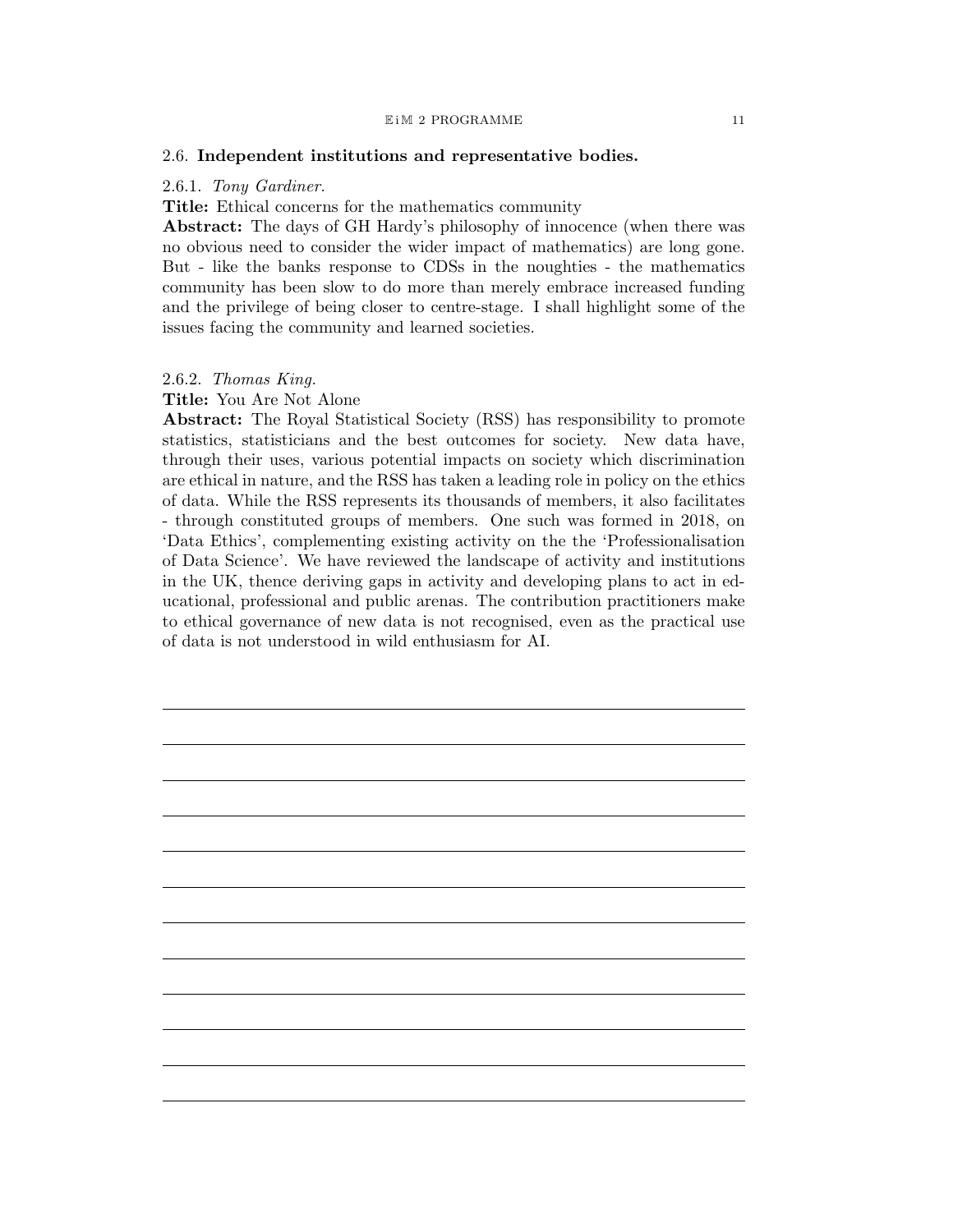$\mathbb{E}\hspace{.5mm} \mathrm{i}\hspace{.5mm}\mathbb{M}\hspace{.5mm}$ 2 $\hspace{.5mm}\mathrm{PROGRAMME}\hspace{.5mm}$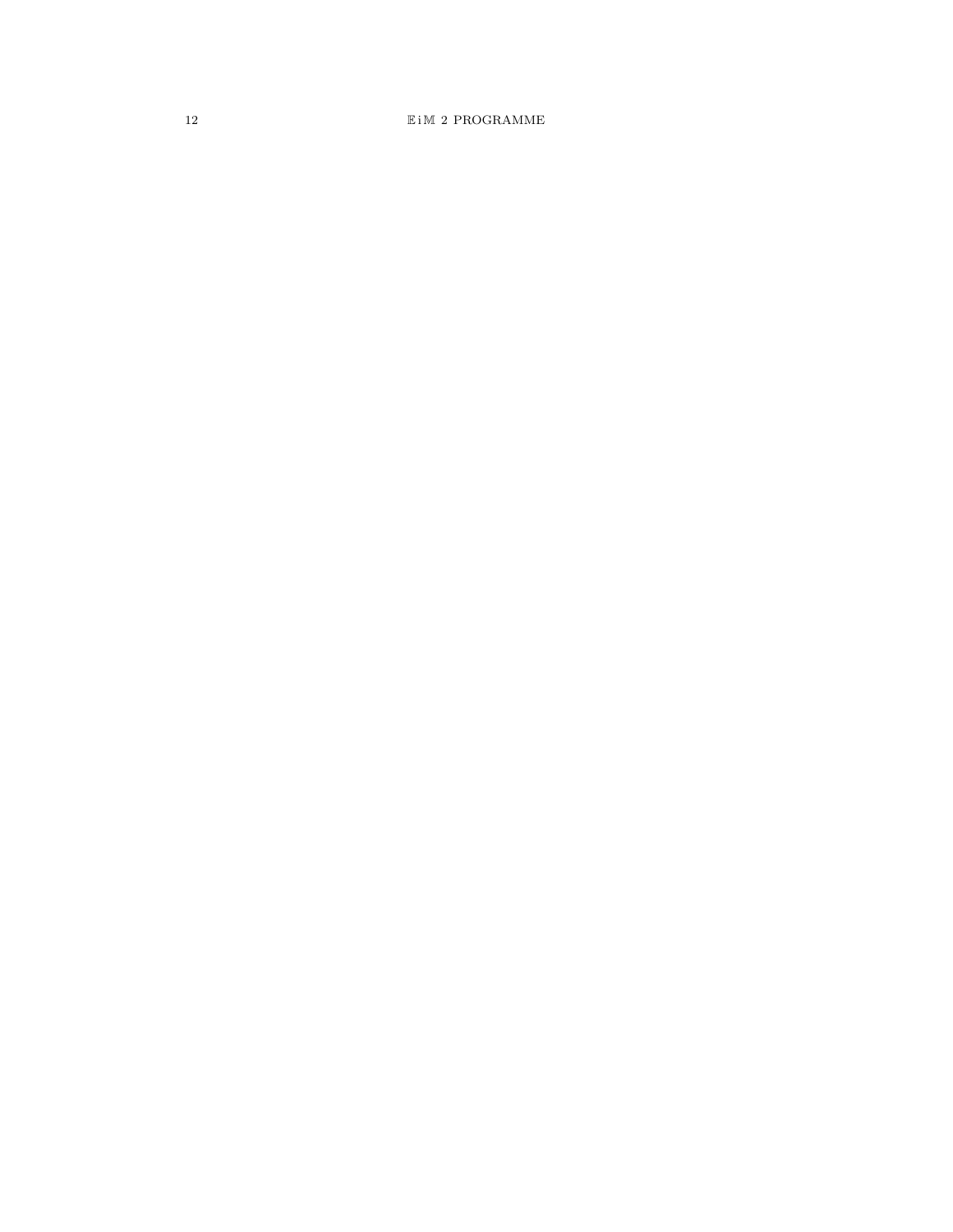#### <span id="page-12-0"></span>2.7. Calling out bad mathematics.

#### <span id="page-12-1"></span>2.7.1. Sam Marsh.

Title: Why transparency must be demanded of decision makers

Abstract: Last year, higher education in the UK was sent into turmoil when staff took unprecedented industrial action over drastic changes to their pension scheme. It soon became clear that the justifications offered for the changes large deficits, spiralling costs - were far from black and white, with valuation methods that were highly sensitive to parameters and calculations which were hidden from scrutiny. I will cover the long history of the quest for transparency in the scheme, and the role it played in instigating a major policy reversal.

#### <span id="page-12-2"></span>2.7.2. Clément Mouhot.

Title: Not in Our Genes: Bad Mathematics and the Return of Pseudo-scientific Racism and Sexism

Abstract: The far-right is on the rise all over the world and it is often rebranded as the alt-right, mens rights activism, defence of free speech, etc. Behind this political trend are new theories attempting to legitimize old reactionary ideas - racism, sexism, eugenics... - through evolutionary psychology and mathematics. We will focus on a few recent case studies, especially the hiring of a junior research fellow in Cambridge involved in publishing statistical works in pseudo-academic journals researching correlations between race, criminality and IQ, in collaboration with white supremacists and eugenicists.

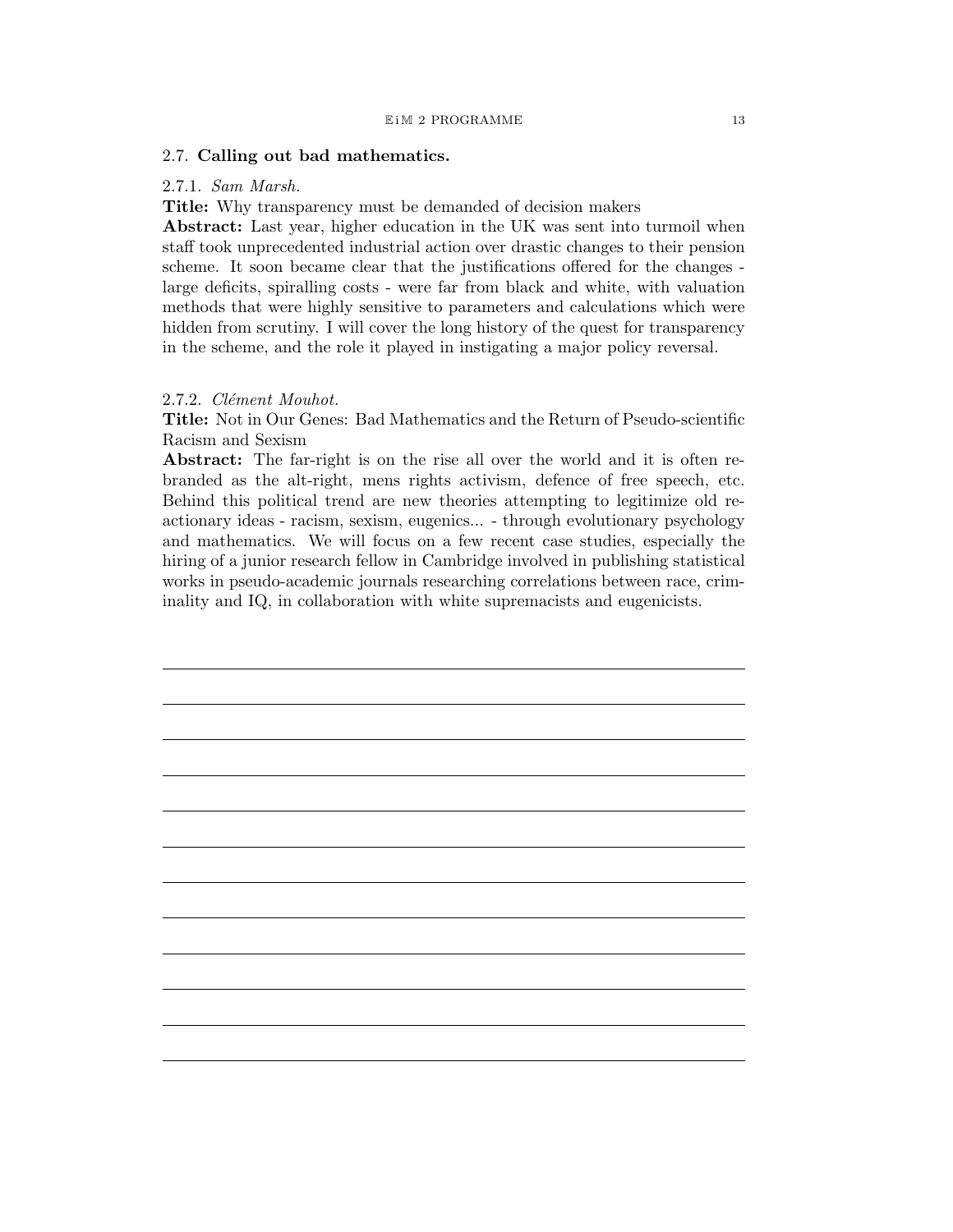$\mathbb{E}\hspace{.5mm} \mathrm{i}\hspace{.5mm}\mathbb{M}\hspace{.5mm}$ 2 $\hspace{.5mm}\text{PROGRAMME}$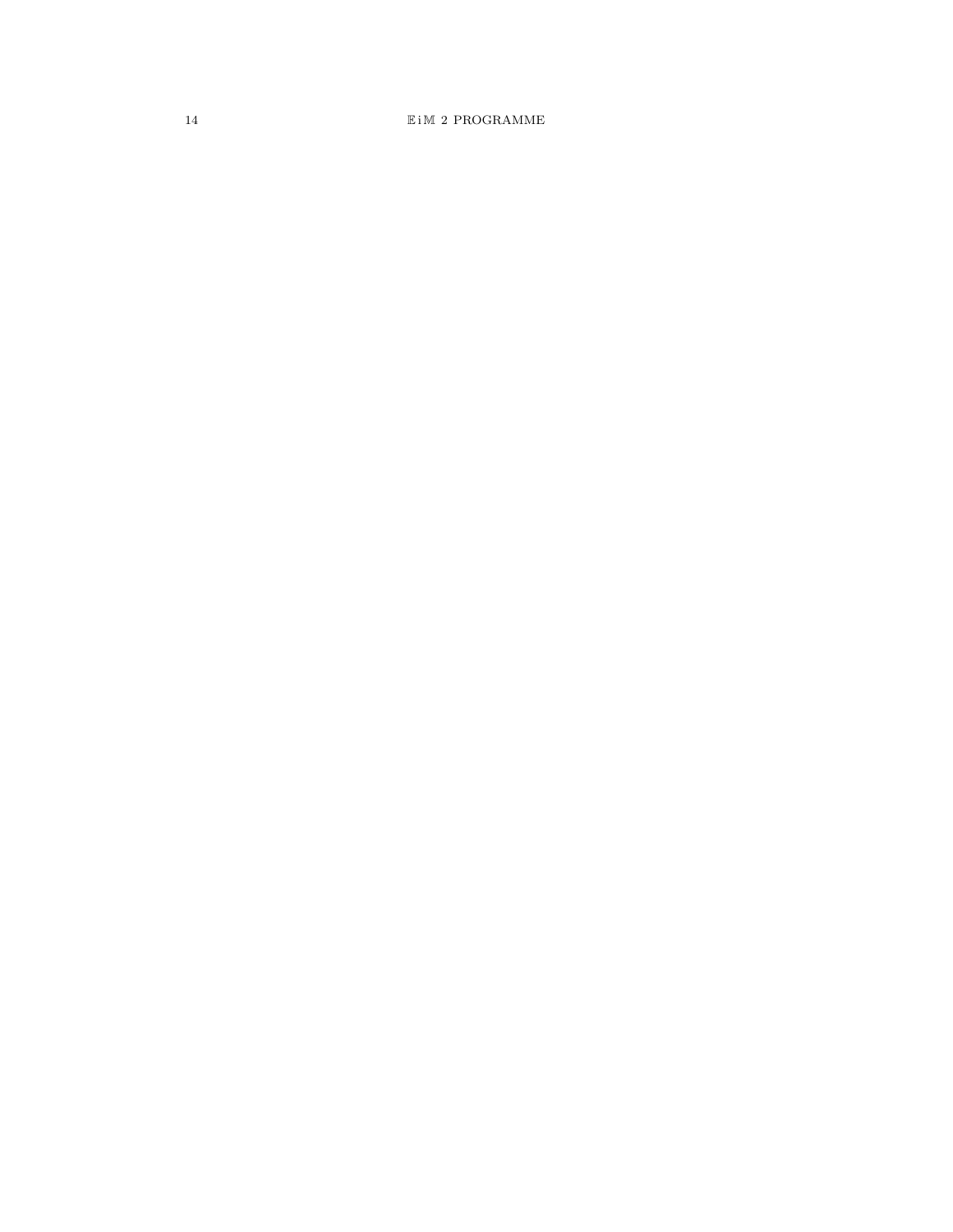#### <span id="page-14-0"></span>2.8. How mathematicians feel.

#### <span id="page-14-1"></span>2.8.1. Glenys Wilson.

Title: Work Life Balance - How Mathematical Thinking Fits With Your Life Abstract: Why do we all think so differently? How does a Mathematician's way of thinking - so great in the Mathematics environment - affect the other areas of life? What are the pro's and con's of various ways of thinking or personality? How can you best recognise how your thinking and when it needs to be modified? While not expecting to resolve all the issues, this session is aimed to get participants thinking about their thinking - how it works for them and recognising its limitation.

#### <span id="page-14-2"></span>2.8.2. Clemens Schöll.

Title: People who write code (or do math)

Abstract: Why do you do math? How does it affect you that you do math? How does it affect others that you do math? "People who write code" is an artistic research project based on a series of interviews in which I ask few and too basic questions. They open a way to untangle the complex financial and political motivations people have for their work, but shows that after all it's mainly their emotional relation to coding that dominates their perception. Has coding changed their personality, or has their personality attracted them to coding? By systematizing anecdotal responses we can get a glimpse on the structural traits of coding (or doing math, which will be shown to be very similar).

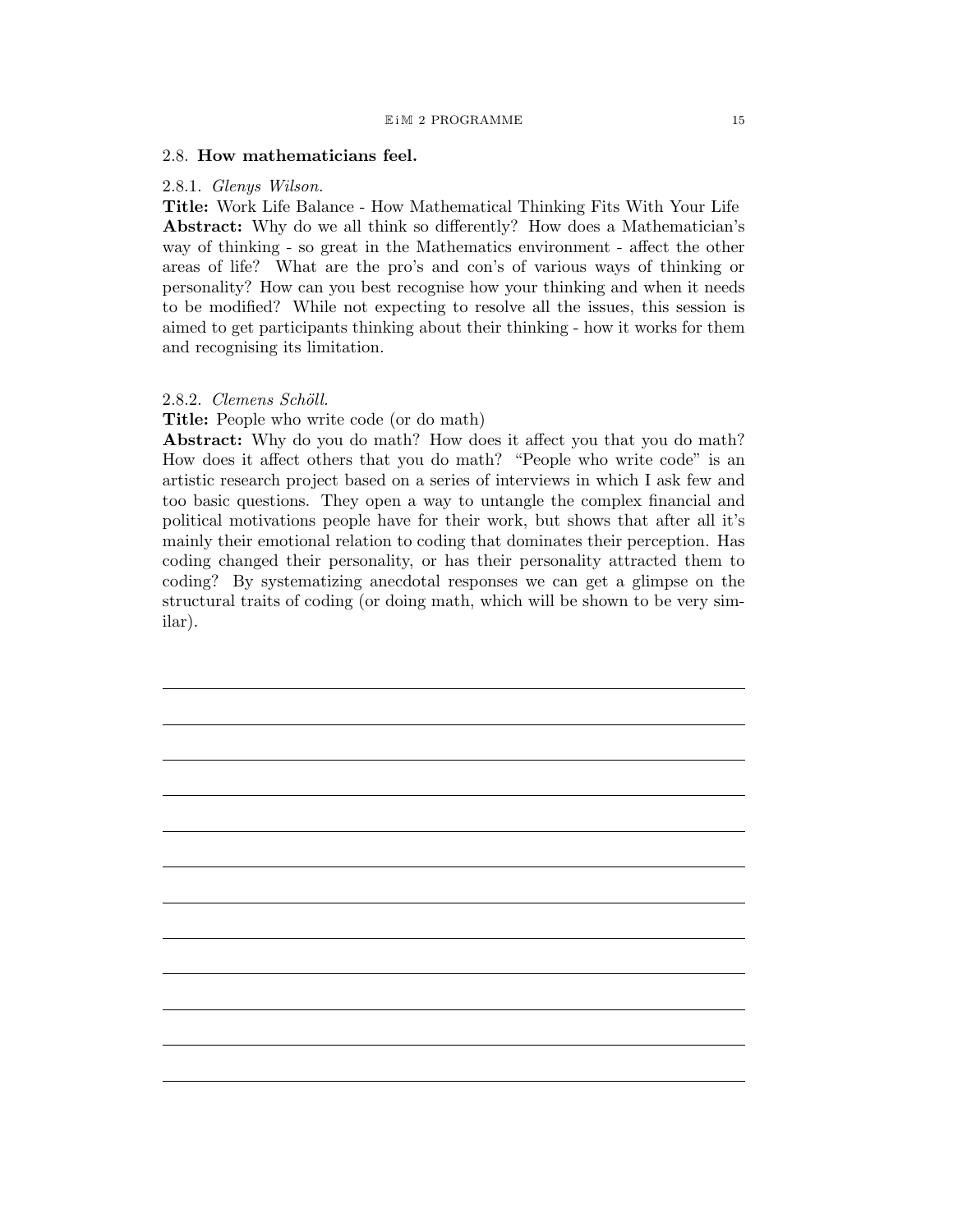$\mathbb{E}\hspace{.5mm} \mathrm{i}\hspace{.5mm}\mathbb{M}$ 2 PROGRAMME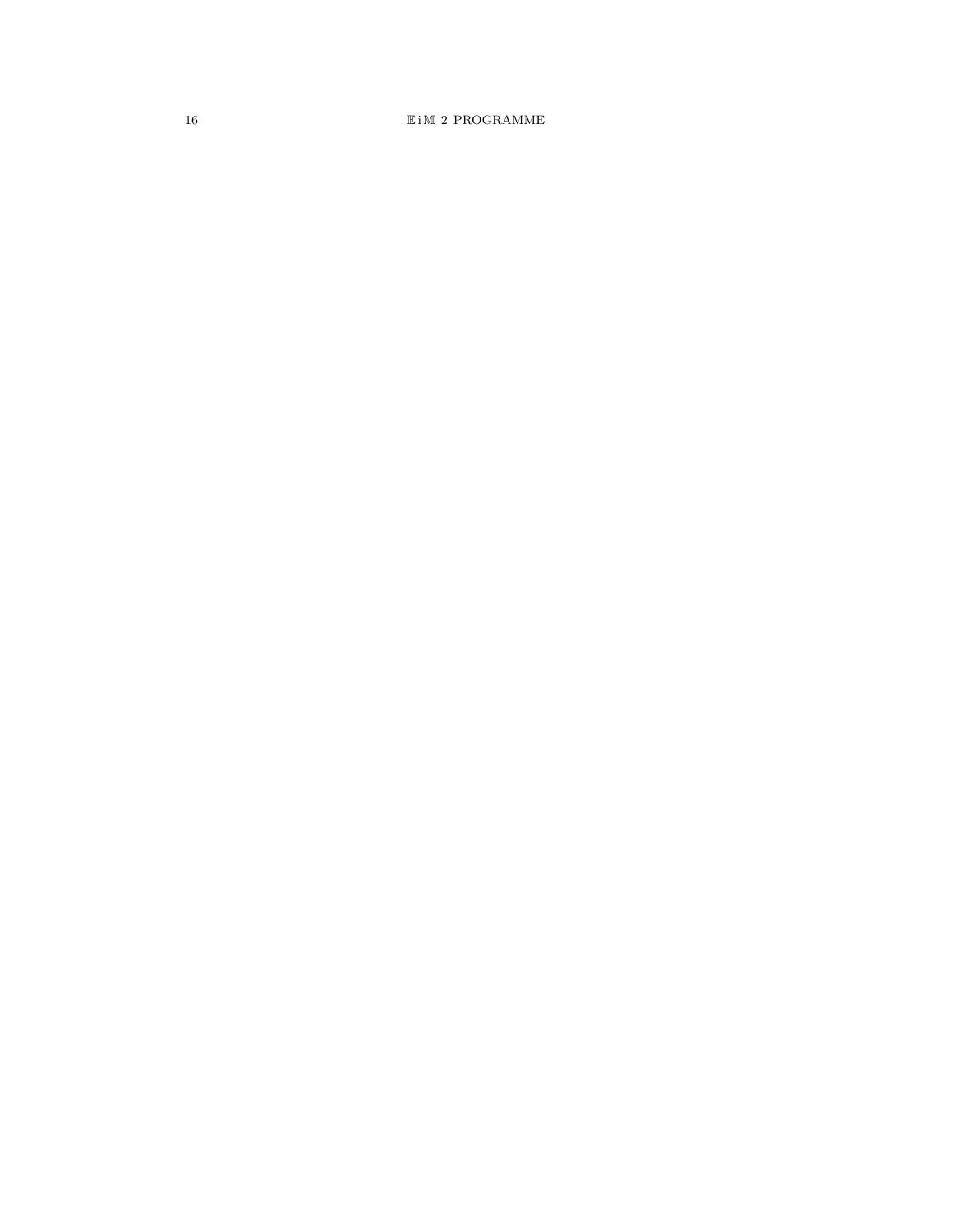#### <span id="page-16-0"></span>2.9. Mathematics and the law.

#### <span id="page-16-1"></span>2.9.1. Ann Kristin Glenster.

Title: Technological Neutrality in the Law and Mathematicians

Abstract: In this contribution, I would like to explore the concept of 'technological neutrality' and the ethical implications it has for mathematicians. Technological neutrality is an approach taken in the drafting of statutory language where the specific technology is not specified. The purpose is to ensure that the law will not be outdated with technological advancements and to prevent companies from claiming that the law did not apply because they refer to technology by different names than what is enshrined in law. Thus, the tentative thesis I want to explore is that as mathematicians, computer scientists and coders increasingly take on the role of experts in the judicial context, they may become responsible for assessing technology against the normative objectives of the law. As such, the scientific community may become the 'guardians' of technological neutrality, and the authors of its inherent value proposition. What are the implications of this potential shift of ethical and normative responsibility from lawyers to mathematicians? And does it matter?

#### <span id="page-16-2"></span>2.9.2. Victor Piercey.

Title: The Role of an Ethics Code in the Legal Profession: What Can Mathematicians Learn?

Abstract: In this talk, we will raise two questions for discussion:

1. What role, if any, could an ethics code play for mathematicians?

2. If there were an ethics code for mathematicians, what should it address?

As a starting point for this discussion, we will examine the role of an ethics code in forming an ethical consciousness in the legal profession. We will identify unique features of the legal profession and their ethical consequences. We will conclude by comparing the legal profession to the mathematics profession in order to identify the possibilities and the shortcomings of having an ethics code for mathematicians.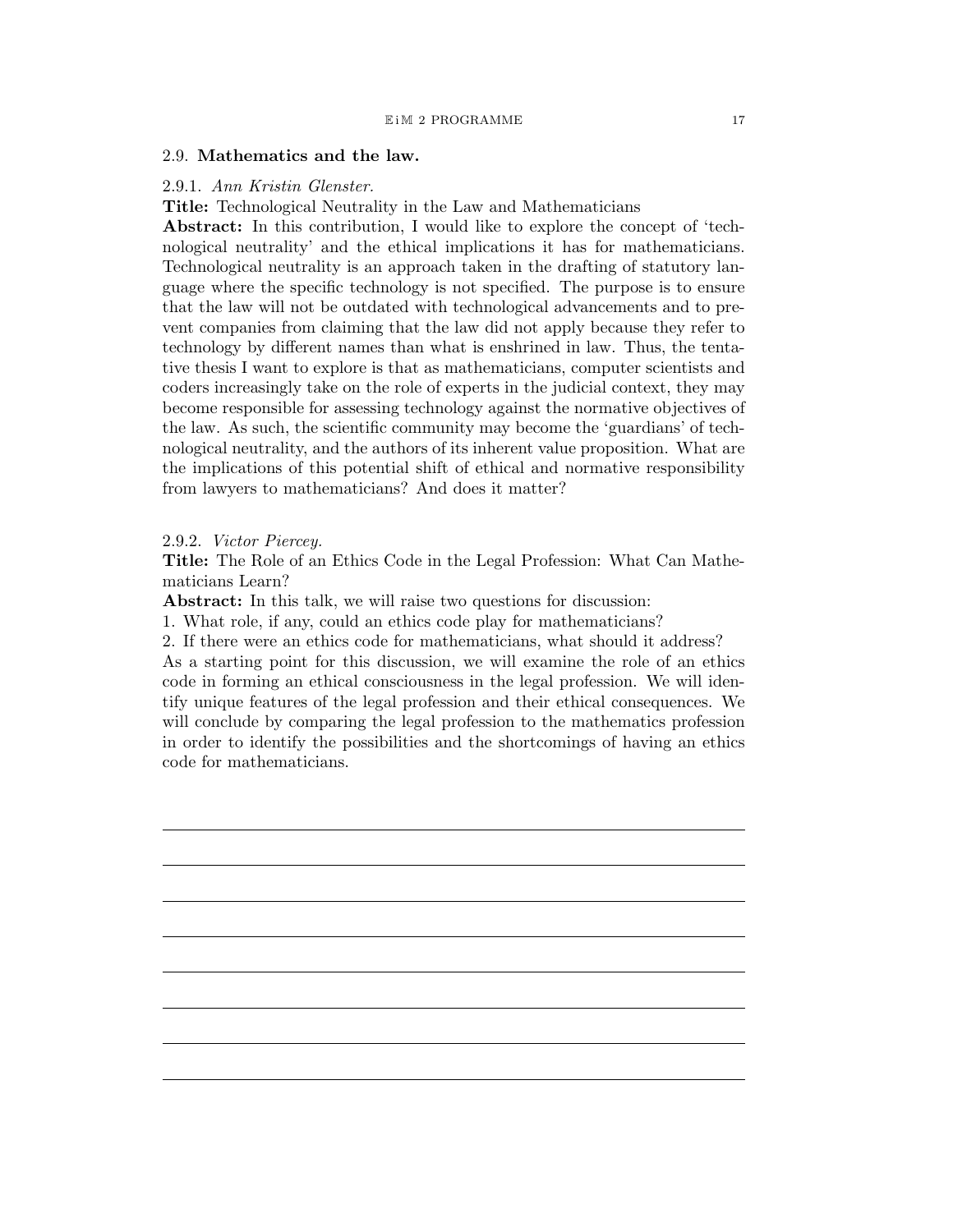$\mathbb{E}\hspace{.5mm} \mathrm{i}\hspace{.5mm}\mathbb{M}$ 2 PROGRAMME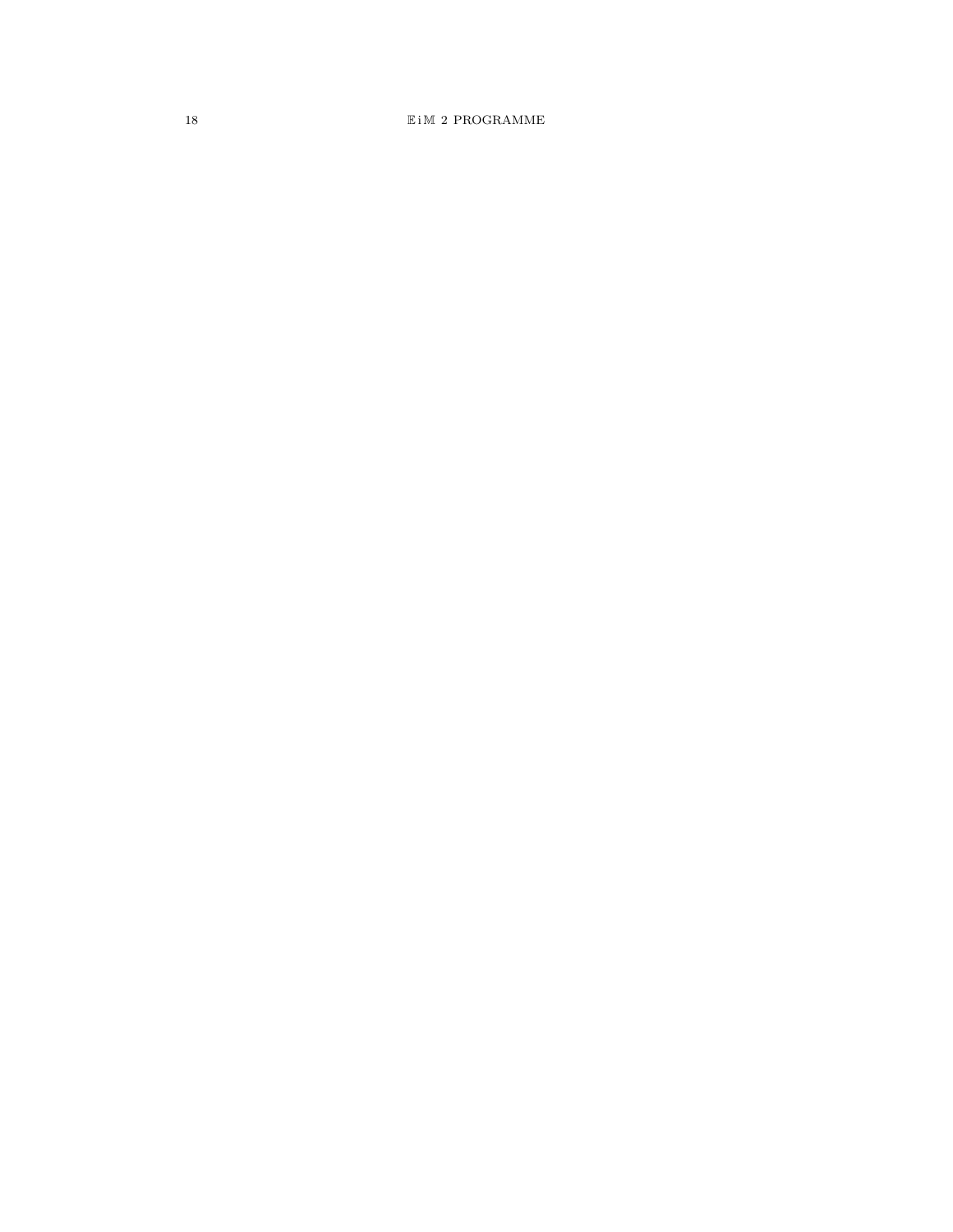#### <span id="page-18-0"></span>2.10. How statisticians understand ethics.

#### <span id="page-18-1"></span>2.10.1. Jane L Hutton.

Title: Statistics, pensions, and sustainable development goals: what are the effects on privacy and statistical capacity development.

Abstract: Statistics is important in evaluating how progress might be or is being made towards sustainable development goals, and whether policies are fair to different generations. I will consider the interaction between statistics and ethics by exploring questions related to provision for old age: Is increasing life expectancy good? Is smaller family size good? Data to estimate life expectancy in developing countries might be gained from multiple sources, including hospitals, relatives, aerial surveillance and extrapolation from other countries. This raises question of privacy, data ethics and statistical capacity development. With respect to pensions, demographic and economic data are necessary to estimate the value of assets and liabilities. Multiple assumptions biased away from statistically valid estimates can substantially increase an estimated deficit. Consequences of these assumptions affect not only a particular scheme's stakeholders, but wider society. Money used for deficit recovery payments is diverted away from business investment and dividends. A large estimated deficit can bankrupt a company, and put many people out of work. If pension contributions are tax-exempt, the government's income is reduced.

#### <span id="page-18-2"></span>2.10.2. David Spiegelhalter.

Title: Ethics and the trustworthiness of statistics

Abstract: The new Code of Practice for the government statistical profession has, as the first of its three 'pillars', that statistics should be trustworthy. This has been strongly influenced by philosopher Onora O'Neill, and I will discuss how her concept of trustworthiness and 'intelligent transparency' have influenced thinking around statistics and open data. I will also argue that ideas of trustworthiness can be applied to the claims made both by and about algorithms used in society.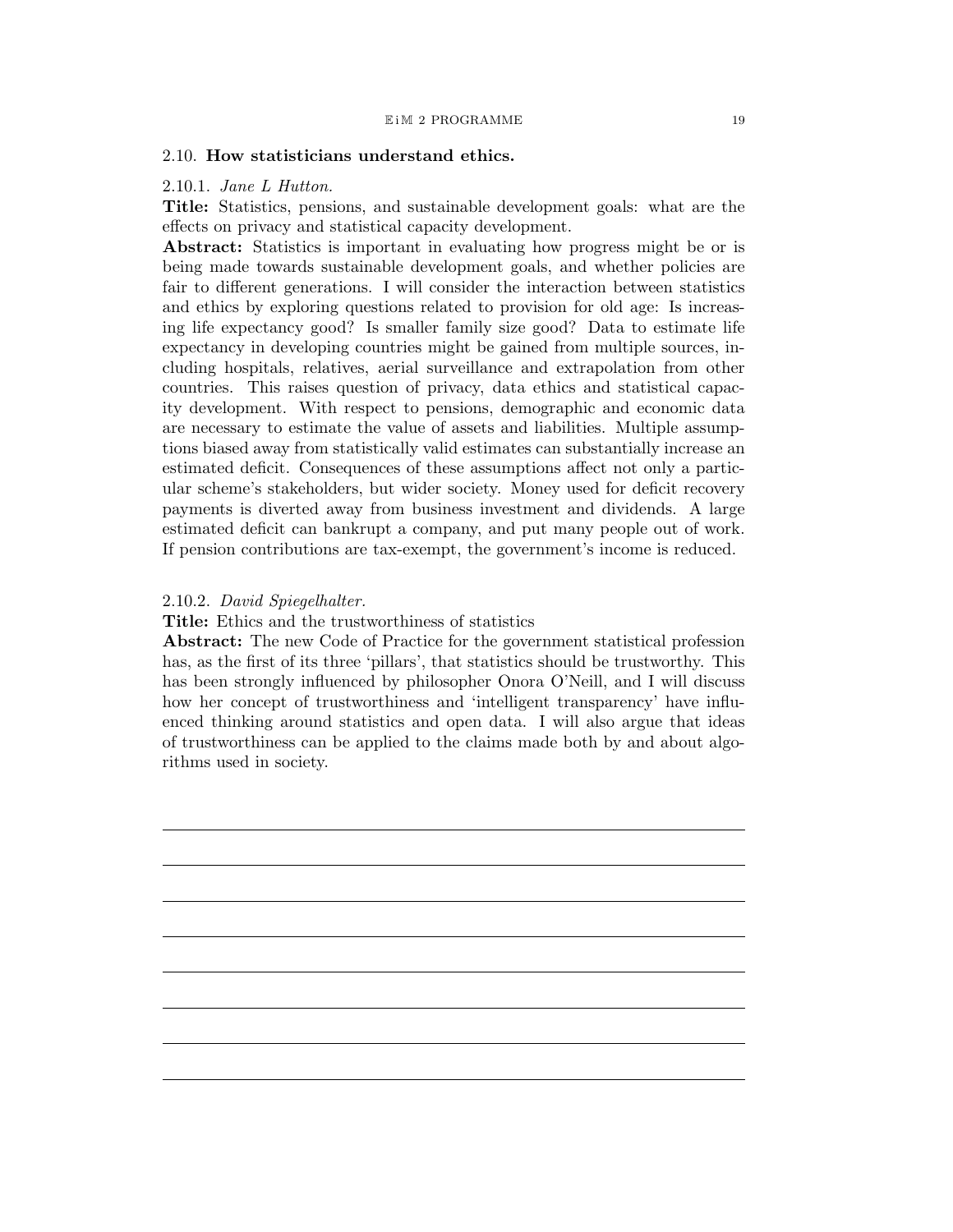$\mathbb{E}\hspace{.5mm} \mathrm{i}\hspace{.5mm}\mathbb{M}\hspace{.5mm}$ 2 $\hspace{.5mm}\mathrm{PROGRAMME}$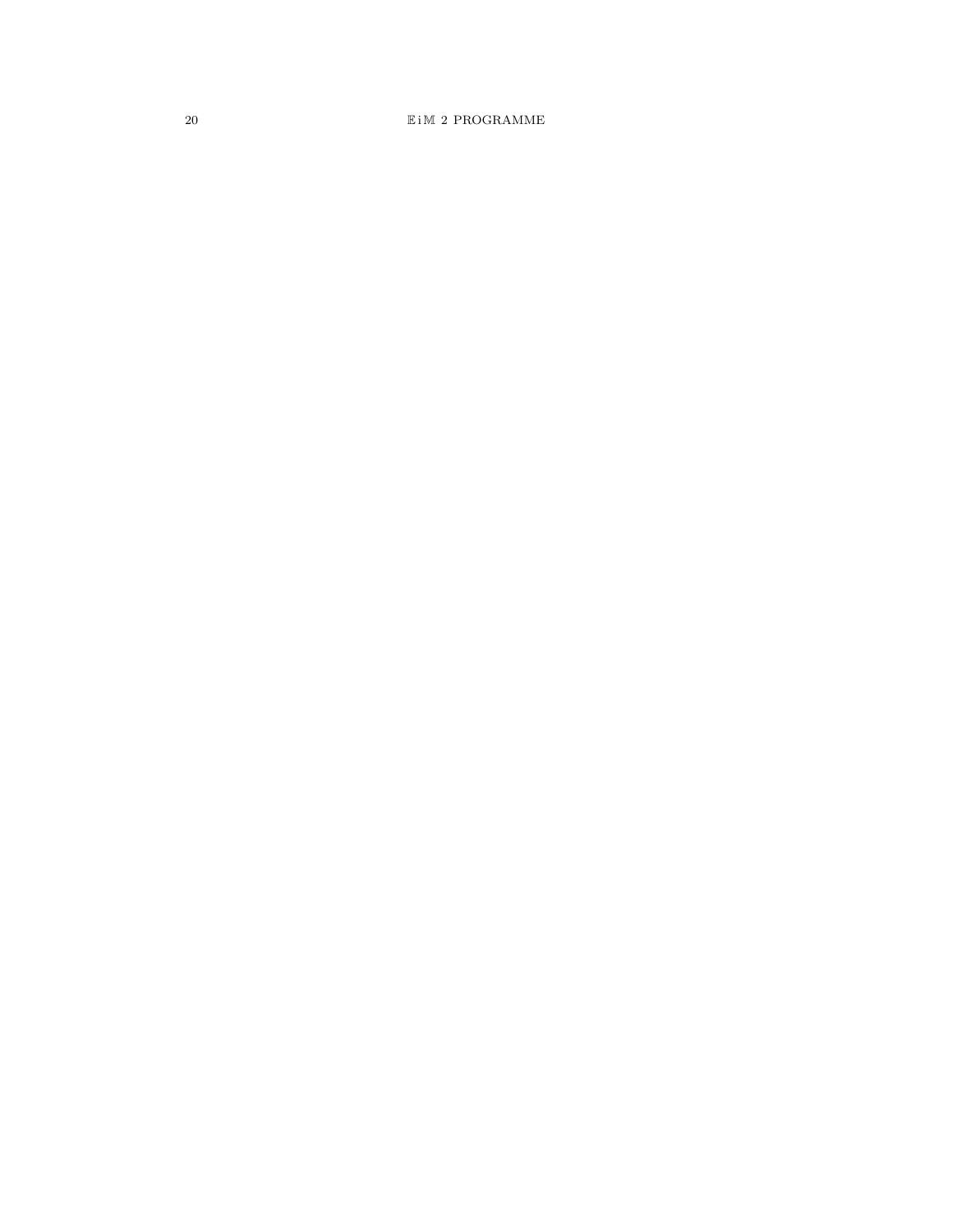#### E i M 2 PROGRAMME 21

### 3. Participant list

<span id="page-20-0"></span>Ross Anderson : Professor of Security Engineering, Cambridge; Chair, Foundation for Information Policy Research; member of Advisory Council, Electronic Privacy Information Center

Tam : Software Engineer

Michael J. Barany : Lecturer in the History of Science at the University of Edinburgh

Catherine Buell : Mathematician from Fitchburg State University

Piers Bursill-Hall : Lecturer in the History of Mathematics at the University of Cambridge, co-founder of the Cambridge University Ethics in Mathematics Project

Andrew Carlotti : Mathematics PhD at University of Cambridge

Maurice Chiodo : Mathematics postdoc at the University of Cambridge, bye-fellow at King's College Cambridge, lead investigator of the Cambridge University Ethics in Mathematics Project

Toby Clifton : Undergraduate student involved with the Cambridge University Ethics in Mathematics Project

Alberto J Coca : Lecturer in Statistics, University of Cambridge

William Cullerne Bown : Maths graduate, politics/science journalist, 55, now developing a modern, quantitative conception of justice that can be applied in law, healthcare, A.I. and other domains in a series of journal articles

Tom Daley : Software developer

Celeste Damiani : Mathematics postdoc from the University of Leeds

Georges-Philippe Gadoury-Sansfaon : Mathematics and Psychology double honours undergraduate student from Bishop's University

Tony Gardiner :

Ann Kristin Glenster : PhD Candidate in Law, University of Cambridge

Jack Harrison : Mathematics undergraduate from the University of Cambridge

Heidi M Hurst : Mathematics graduate student in mathematical modelling and scientific computing, University of Oxford

**Jane L Hutton :** Statistician who has written several articles on ethics, and contributed to ethics guidelines, from Warwick Statistics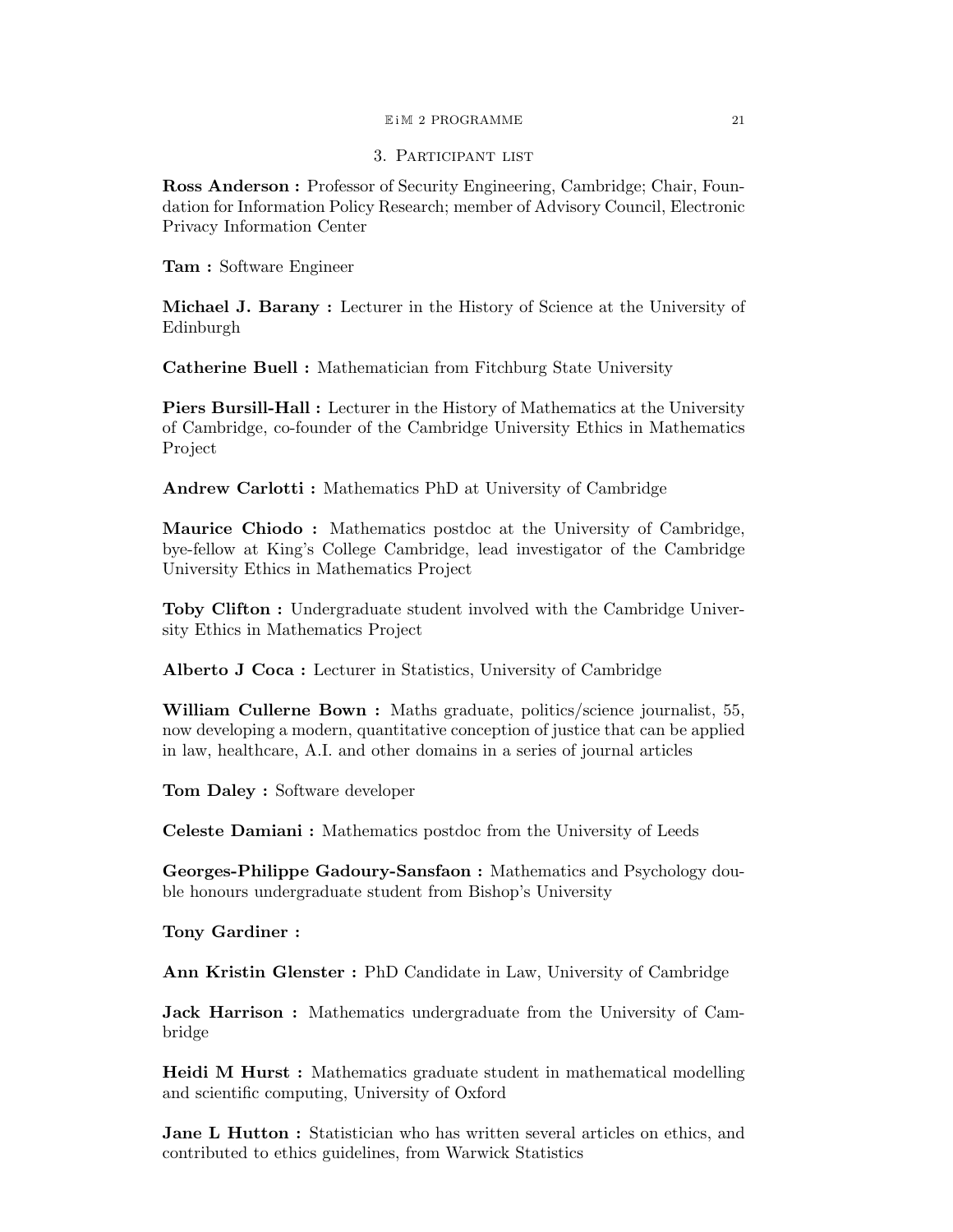Martin Hyland : Mathematician with interests in education and philosophy

Tim Johnson : Interested in the relationship between mathematics, finance and ethics. RCUK Academic Fellow in Financial Mathematics based at Heriot-Watt/Maxwell Institute for Mathematical Sciences (Edinburgh)

Nathan Johnson-McDaniel : Research associate in gravitational wave physics at DAMTP, University of Cambridge

Arthur Kaletzky : retired after after career in systems software, avionics and telecoms, undergrad Maths and Physics, postgrad CS and Elec.Eng.

Frank Kelly :

Thomas King : Mathematician with social statistics training working on longitudinal social inequalities; Hon Sec RSS Data Ethics SIG

Hitesh Kumar : Mathematical computation postgraduate student at Imperial College London

David Leslie : Ethics Fellow, The Alan Turing Institute and Fellow, Massachusetts Institute of Technology, Dalai Lama Center for Ethics and Transformative Values

Guy Lipman : PhD Researcher in sustainable energy markets, University College London

Ems Lord : Director of NRICH and research fellow at Clare Hall, Cambridge

Christopher Markou : Leverhulme Fellow and Lecturer at Cambridge Faculty of Law researching the computability of law and legal reasoning

Sam Marsh : University Teacher in the School of Mathematics and Statistics at the University of Sheffield, UCU elected negotiator on USS

Tom McLeish : Theoretical physicist with strong interdisciplinary experience in humanities and social sciences, University of York

Paulo Moniz : (Quantum) Cosmologist and Sabbatical visitor

Arvo MM : Mathematics and Philosophy student at St Andrews, deputy editor of Aporia journal and EA committee member

Clément Mouhot : Mathematician

**Dennis Müller :** Mathematics student with training in computer science, president of CUEiMS, from Cambridge University

Leonie Neuhuser : Mathematics graduate student in mathematical modelling and scientific computing with training in psychology, University of Oxford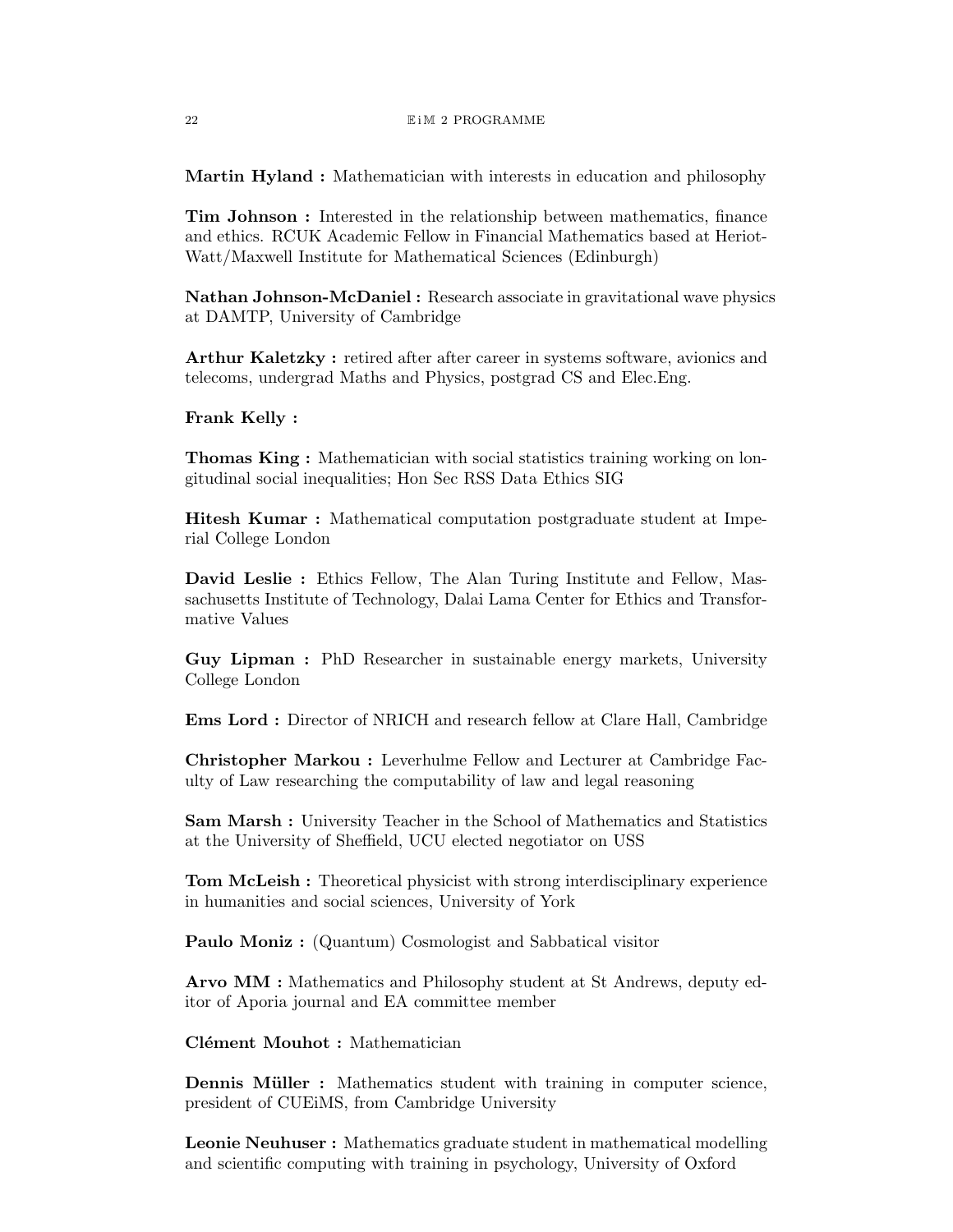Zain Patel : Mathematics Undergraduate at the University of Cambridge

Mukul Patel : Maths and Social and Political Sciences graduate, writer, consultant

Jonnie Penn : PhD in History and Philosophy of Science, University of Cambridge; Affiliate, Berkman Klein Center, Harvard

Victor Piercey : Former Attorney, now an Associate Professor of Mathematics at Ferris State University

Martin Rees : Cosmologist and astrophysicist at the University of Cambridge, Astronomer Royal, former president of the Royal Society

Colin Jakob Rittberg : Postdoctoral researcher at the Vrije Universiteit Brussel, specialising in virtue-theoretic approaches to the philosophy of mathematical practices.

Calliope Ryan-Smith : Current mathematics undergraduate from University of Cambridge with history of research in Ethics in Mathematics

Clemens Schll : Media artist with a background in computer science, currently at HGB Leipzig and based in Berlin

Roger Sewell :

Paula Siemek :

Christopher Smith : Third year maths student at Imperial College London

David Spiegelhalter : Statistician from University of Cambridge working on trustworthy communication of risk and evidence

Shaun Steenkamp : PhD student in Type Theory at the University of Cambridge

Nicola Stingelin-Giles : PhD Medical Ethics from University of Basel / Switzerland; focus innovative research ethics; commercial pharmaceutical background; active in big data/algorithms/AI in academic and commercial research: ethics issues

Fenner Stanley Tanswell : Lecturer in Mathematics Education at Loughborough University, specialising in the philosophy of mathematics

**Jonny Tsang**: PhD student in applied mathematics from the University of Cambridge

Rishi Vyas : Assistant Professor in the Division of Mathematics and Computer Science at Krea University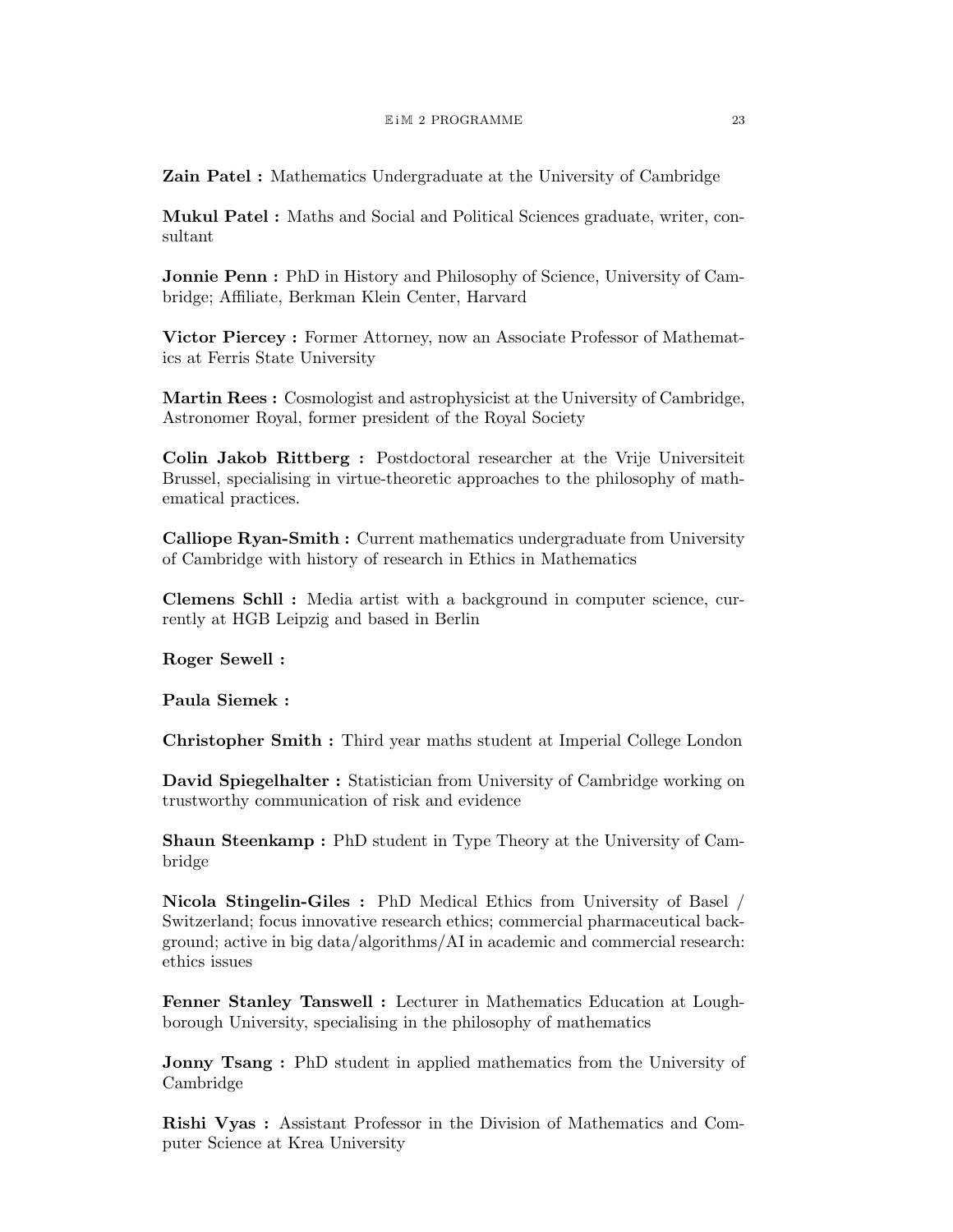### $\mathbb{E}\hspace{1pt}\mathrm{i}\hspace{1pt}\mathbb{M}\hspace{1pt}2\hspace{1pt}\mathsf{PROGRAMME}$

Mustafa Warsi : Quantitative Researcher at JP Morgan

Alex Wendland : PhD student in Mathematics at the University of Warwick, currently undertaking a 3-month UKRI-funded internship in the Centre for Science and Policy, University of Cambridge

Glenys Wilson : Senior Clinical Psychologist with specialty in three areas-Neurodiversity, trauma and youth

Phoebe Young : Mathematics undergraduate from the University of Cambridge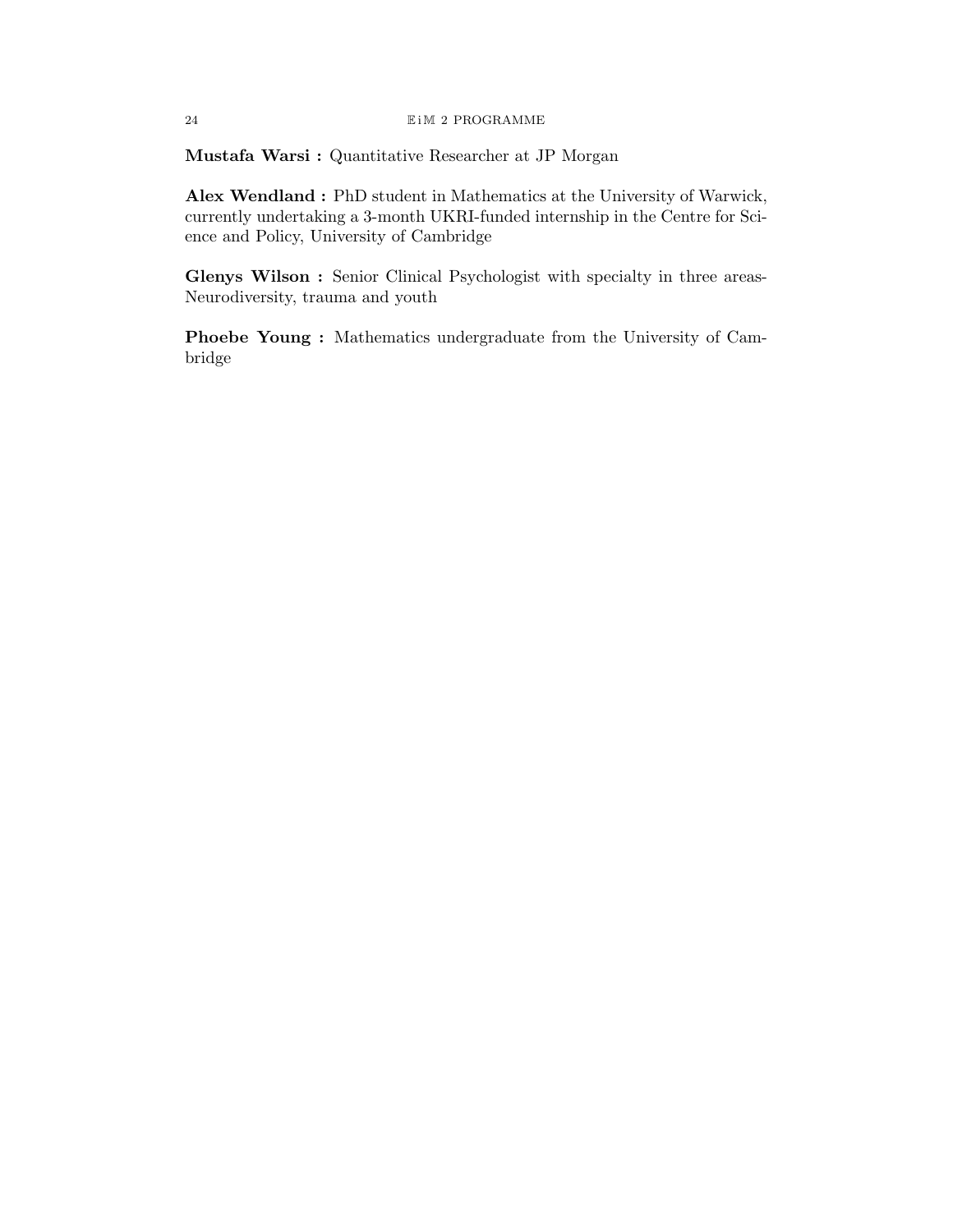## $\mathbb{E} \texttt{i}\, \mathbb{M}$ 2 PROGRAMME 25

#### 4. Acknowledgements

<span id="page-24-0"></span>We wish to thank the following for their generous financial support:

1. Professor Jane Hutton, of the University of Warwick <https://warwick.ac.uk/fac/sci/statistics/staff/academic-research/hutton/>

2. The Centre for the Study of Existential Risk <https://www.cser.ac.uk/>

We also wish to thank Nathan Johnson-McDaniel, Toby Clifton, and Dennis Müller for the many hours they contributed to the organization of this conference.

Finally, we wish to thank all speakers and participants for taking time out of their busy schedules to come and contribute to this new and important community; your participation is the key to the success of the Ethics in Mathematics Project, and we hope that you will take these ideas away with you and promote EiM in whatever way you can.

The Organisers: Maurice Chiodo and Piers Bursill-Hall